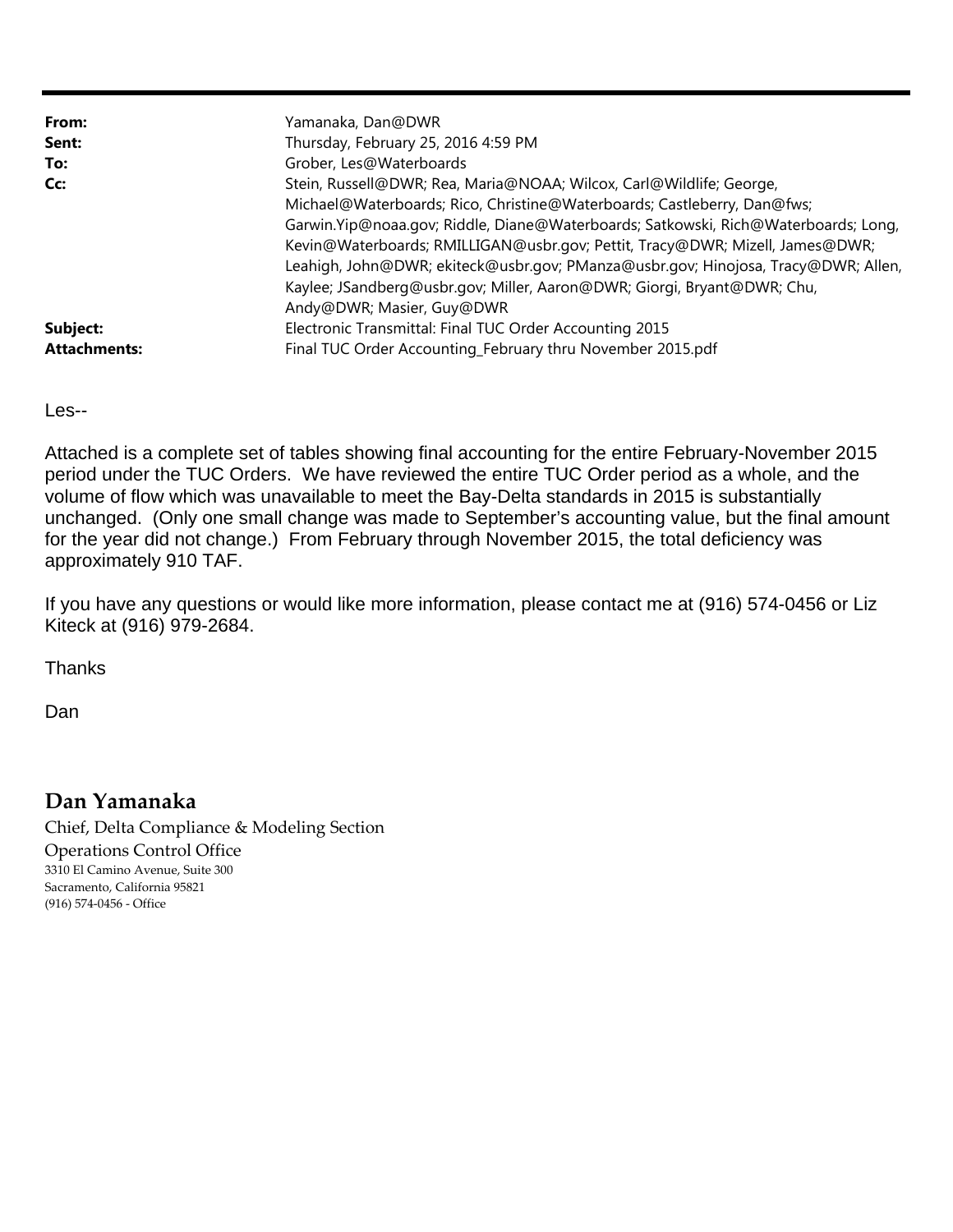| February 2015   |                   |                   |          |          |           |           | TUCP in effect? |                |            |               | <b>Total Additional Water</b> |       |
|-----------------|-------------------|-------------------|----------|----------|-----------|-----------|-----------------|----------------|------------|---------------|-------------------------------|-------|
|                 | <b>Historical</b> | <b>Historical</b> | Daily EC | Daily EC | 14-day EC | 14-day EC |                 |                |            | <b>Daily</b>  | <b>Required to Meet All</b>   |       |
| Date            | Daily Outflow     | 3-day Outflow     | at CLL   | at CHP   | at CLL    | at CHP    | X <sub>2</sub>  | X <sub>2</sub> | <b>DCC</b> | Combined      | D-1641 Objectives             |       |
|                 | (cfs)             | (cfs)             |          |          |           |           | (CHP)           | (CLL)          |            | Exports (cfs) | (cfs)                         | (TAF) |
| 2/1/2015        | 6,073             | 5,173             | 6.62     | 10.59    | 5.86      | 9.57      |                 | X              |            | 3,440         | 1,027                         | 2.04  |
| 2/2/2015        | 5,901             | 5,581             | 6.43     | 10.20    | 5.95      | 9.65      |                 | $\pmb{\times}$ |            | 3,463         | 1,199                         | 2.38  |
| 2/3/2015        | 6,152             | 6,042             | 6.20     | 9.78     | 5.98      | 9.66      |                 | X              |            | 3,464         | 954                           | 1.89  |
| 2/4/2015        | 7,194             | 6,416             | 6.52     | 10.03    | 6.02      | 9.67      |                 | X              |            | 2,473         | O                             | 0.00  |
| 2/5/2015        | 7,001             | 6,782             | 6.77     | 10.96    | 6.12      | 9.81      |                 | X              |            | 2,580         | O                             | 0.00  |
| 2/6/2015        | 7,197             | 7,131             | 6.85     | 11.93    | 6.24      | 10.02     |                 |                |            | 2,593         | $\Omega$                      | 0.00  |
| 2/7/2015        | 9,393             | 7,864             | 6.75     | 10.79    | 6.36      | 10.16     |                 |                |            | 4,081         | 0                             | 0.00  |
| 2/8/2015        | 18,243            | 11,611            | 5.23     | 9.75     | 6.37      | 10.24     |                 |                |            | 5,184         | 0                             | 0.00  |
| 2/9/2015        | 24,498            | 17,378            | 3.90     | 7.55     | 6.24      | 10.13     |                 |                |            | 5,790         | O                             | 0.00  |
| 2/10/2015       | 39,822            | 27,521            | 1.46     | 3.72     | 5.92      | 9.71      |                 |                |            | 5,885         | O                             | 0.00  |
| 2/11/2015       | 39,878            | 34,733            | 0.76     | 2.11     | 5.55      | 9.17      |                 |                |            | 6,664         | O                             | 0.00  |
| 2/12/2015       | 36,707            | 38,802            | 0.51     | 1.31     | 5.16      | 8.56      |                 |                |            | 6,904         | O                             | 0.00  |
| 2/13/2015       | 33,818            | 36,801            | 0.43     | 1.07     | 4.71      | 7.88      |                 |                |            | 6,905         | O                             | 0.00  |
| 2/14/2015       | 29,485            | 33,337            | 0.40     | 1.20     | 4.20      | 7.21      |                 |                |            | 5,806         | $\Omega$                      | 0.00  |
| 2/15/2015       | 24,398            | 29,234            | 0.39     | 1.35     | 3.76      | 6.55      |                 |                |            | 6,321         | 0                             | 0.00  |
| 2/16/2015       | 20,306            | 24,730            | 0.43     | 1.56     | 3.33      | 5.94      |                 |                |            | 6,313         | O                             | 0.00  |
| 2/17/2015       | 17,399            | 20,701            | 0.53     | 1.83     | 2.92      | 5.37      |                 |                |            | 5,715         | O                             | 0.00  |
| 2/18/2015       | 14,977            | 17,561            | 0.50     | 1.52     | 2.49      | 4.76      |                 |                |            | 5,149         | $\Omega$                      | 0.00  |
| 2/19/2015       | 13,243            | 15,206            | 0.52     | 1.50     | 2.05      | 4.09      |                 |                |            | 5,195         | $\Omega$                      | 0.00  |
| 2/20/2015       | 11,699            | 13,306            | 0.55     | 1.60     | 1.60      | 3.35      |                 |                |            | 5,158         | $\Omega$                      | 0.00  |
| 2/21/2015       | 10,260            | 11,734            | 0.57     | 1.94     | 1.16      | 2.72      |                 |                |            | 5,712         | O                             | 0.00  |
| 2/22/2015       | 10,228            | 10,729            | 0.84     | 1.98     | 0.84      | 2.16      |                 |                |            | 5,177         | O                             | 0.00  |
| 2/23/2015       | 10,671            | 10,386            | 0.88     | 1.61     | 0.63      | 1.74      |                 |                |            | 4,091         | O                             | 0.00  |
| 2/24/2015       | 9,866             | 10,255            | 0.71     | 1.75     | 0.57      | 1.60      |                 |                |            | 4,085         | $\overline{0}$                | 0.00  |
| 2/25/2015       | 8,970             | 9,836             | 0.72     | 1.79     | 0.57      | 1.57      |                 |                |            | 4,087         | O                             | 0.00  |
| 2/26/2015       | 7,558             | 8,798             | 0.79     | 2.13     | 0.59      | 1.63      |                 |                |            | 4,891         | O                             | 0.00  |
| 2/27/2015       | 6,633             | 7,720             | 1.08     | 2.90     | 0.64      | 1.76      |                 |                |            | 5,636         | $\Omega$                      | 0.00  |
| 2/28/2015       | 5,805             | 6,665             | 1.25     | 2.94     | 0.70      | 1.89      |                 |                |            | 5,641         | O                             | 0.00  |
| Monthly Average | 15,835            |                   |          |          |           |           |                 |                |            |               | Total (TAF)                   | 6.31  |

## D1641 Standards

| <b>PLUTH JIGHUGHUS</b> |            |               |              |
|------------------------|------------|---------------|--------------|
| <b>Chipps X2</b>       |            | 1 Day(s)      |              |
| EC (CHP)               |            | 2.64 umhos/cm | 14-day/Daily |
| NDOI (CHP)             | 11,400 cfs |               | $3$ -day     |
| Collinsville X2        |            | $28$ Day(s)   |              |
| EC (CLL)               |            | 2.64 umhos/cm | 14-day/Daily |
| NDOI (CLL)             | 7,100 cfs  |               | $3$ -day     |
| <b>DCC Gates</b>       | Closed     |               |              |

Running Total (TAF) 6.31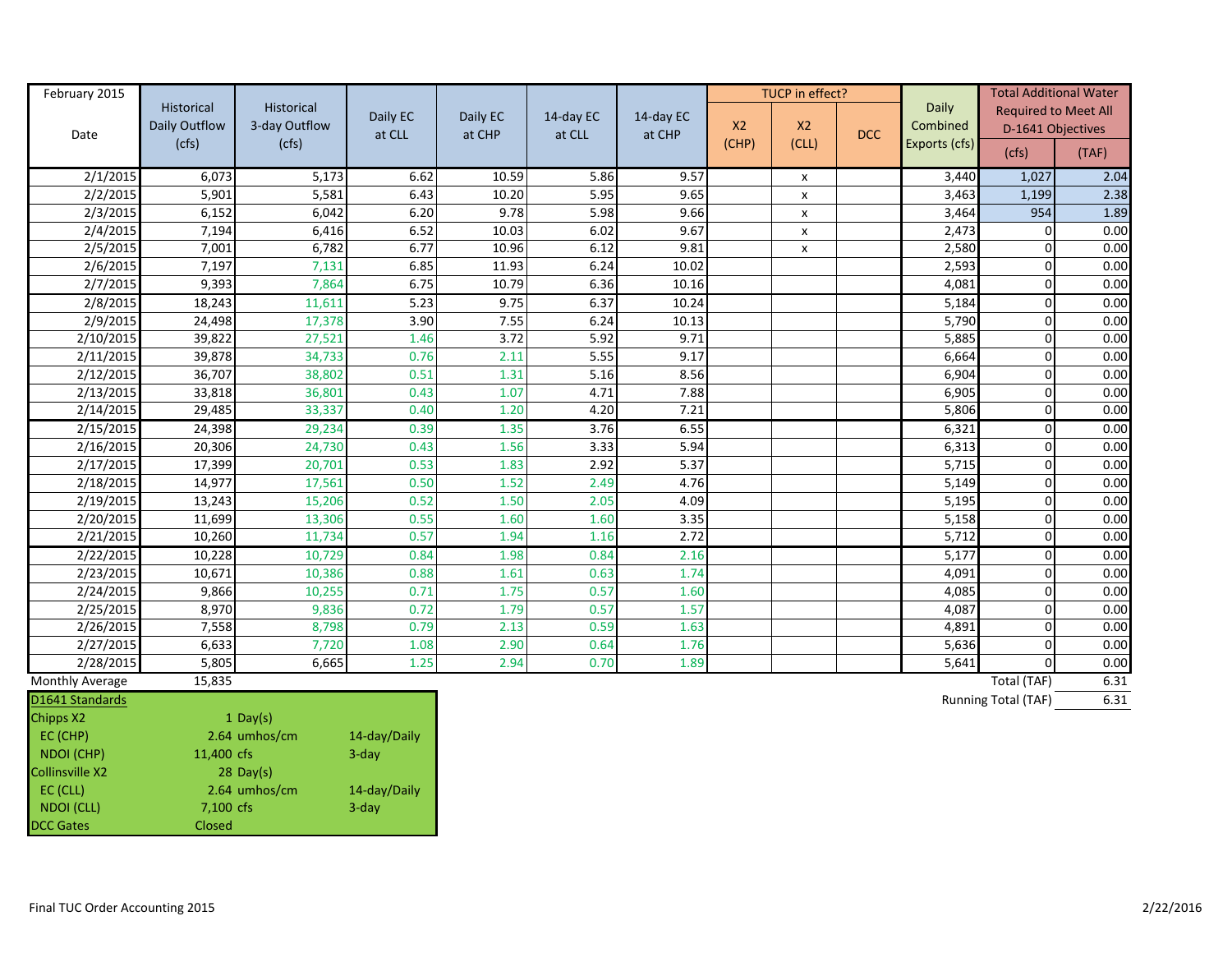| March 2015             |               |               |              |          |           |           |                    |                | TUCP in effect?    |            |               |                     | <b>Total Additional Water</b> |
|------------------------|---------------|---------------|--------------|----------|-----------|-----------|--------------------|----------------|--------------------|------------|---------------|---------------------|-------------------------------|
|                        | Historical    | Historical    | Daily EC     | Daily EC | 14-day EC | 14-day EC | Carry-             |                |                    |            | <b>Daily</b>  |                     | Required to Meet All D-       |
| Date                   | Daily Outflow | 3-day Outflow | at CLL       | at CHP   | at CLL    | at CHP    | Over               | X2             | X2                 | <b>DCC</b> | Combined      |                     | 1641 Objectives               |
|                        | (cfs)         | (cfs)         |              |          |           |           | used?              | (CHP)          | (CLL)              |            | Exports (cfs) | (cfs)               | (TAF)                         |
| 3/1/2015               | 5,926         | 6,121         | 1.37         | 2.87     | 0.77      | 2.00      |                    |                |                    |            | 5,624         | $\mathbf 0$         | 0.00                          |
| 3/2/2015               | 5,923         | 5,884         | 1.65         | 3.85     | 0.85      | 2.16      |                    |                |                    |            | 5,123         | 0                   | 0.00                          |
| 3/3/2015               | 5,231         | 5,693         | 1.57         | 3.75     | 0.93      | 2.30      |                    |                |                    |            | 5,007         | 0                   | 0.00                          |
| 3/4/2015               | 5,411         | 5,521         | 1.68         | 3.75     | 1.01      | 2.45      |                    |                |                    |            | 4,964         | 0                   | 0.00                          |
| 3/5/2015               | 5,397         | 5,346         | 1.51         | 3.61     | 1.08      | 2.61      |                    |                |                    |            | 4,579         | 0                   | 0.00                          |
| 3/6/2015               | 5,359         | 5,389         | 1.71         | 3.97     | 1.17      | 2.77      | X                  |                |                    |            | 4,397         | 0                   | 0.00                          |
| 3/7/2015               | 4,610         | 5,122         | 2.03         | 4.44     | 1.27      | 2.95      | $\pmb{\times}$     |                |                    |            | 4,475         | $\mathbf 0$         | 0.00                          |
| 3/8/2015               | 4,680         | 4,883         | 2.46         | 5.14     | 1.39      | 3.18      | $\mathsf{x}$       |                |                    |            | 3,961         | $\mathbf{0}$        | 0.00                          |
| 3/9/2015               | 4,306         | 4,532         | 2.88         | 5.34     | 1.53      | 3.44      | x                  |                |                    |            | 4,075         | 0                   | 0.00                          |
| 3/10/2015              | 4,183         | 4,389         | 3.04         | 5.61     | 1.70      | 3.72      | $\pmb{\times}$     |                |                    |            | 4,078         | 0                   | 0.00                          |
| 3/11/2015              | 4,513         | 4,334         | 3.31         | 5.75     | 1.88      | 4.00      | $\pmb{\times}$     |                |                    |            | 3,671         | 0                   | 0.00                          |
| 3/12/2015              | 5,485         | 4,727         | 3.00         | 5.43     | 2.04      | 4.24      | $\pmb{\times}$     |                |                    |            | 3,785         | 0                   | 0.00                          |
| 3/13/2015              | 5,825         | 5,274         | 3.21         | 5.84     | 2.19      | 4.45      | $\pmb{\mathsf{x}}$ |                |                    |            | 3,593         | 0                   | 0.00                          |
| 3/14/2015              | 5,104         | 5,471         | 3.38         | 6.35     | 2.34      | 4.69      | $\pmb{\times}$     |                |                    |            | 3,588         | 0                   | 0.00                          |
| 3/15/2015              | 4,696         | 5,208         | 4.49         | 7.58     | 2.56      | 5.03      | $\pmb{\times}$     |                |                    |            | 3,581         | $\boldsymbol{0}$    | 0.00                          |
| 3/16/2015              | 5,625         | 5,142         | 4.75         | 7.72     | 2.79      | 5.31      | $\pmb{\mathsf{x}}$ |                | $\pmb{\mathsf{X}}$ |            | 2,382         | 1,475               | 2.92                          |
| 3/17/2015              | 5,583         | 5,301         | 5.42         | 8.78     | 3.06      | 5.66      | $\pmb{\mathsf{x}}$ |                | $\pmb{\mathsf{x}}$ |            | 1,849         | 1,517               | 3.01                          |
| 3/18/2015              | 5,562         | 5,590         | 5.19         | 8.40     | 3.31      | 6.00      | $\pmb{\times}$     |                | x                  |            | 1,439         | 1,538               | 3.05                          |
| 3/19/2015              | 5,556         | 5,567         | 5.24         | 8.23     | 3.58      | 6.33      | $\pmb{\mathsf{x}}$ |                | $\pmb{\mathsf{x}}$ |            | 1,599         | 1,544               | 3.06                          |
| 3/20/2015              | 5,345         | 5,487         | 5.60         | 8.85     | 3.86      | 6.68      | $\pmb{\mathsf{x}}$ |                | $\pmb{\mathsf{x}}$ |            | 1,450         | 1,755               | 3.48                          |
| 3/21/2015              | 4,901         | 5,267         | 5.66         | 8.87     | 4.12      | 6.99      | $\pmb{\mathsf{x}}$ |                | $\pmb{\mathsf{x}}$ |            | 1,446         | 2,199               | 4.36                          |
| 3/22/2015              | 4,897         | 5,047         | 5.67         | 9.18     | 4.35      | 7.28      | x                  |                | $\pmb{\chi}$       |            | 1,488         | 2,203               | 4.37                          |
| 3/23/2015              | 4,442         | 4,747         | 5.64         | 9.07     | 4.54      | 7.55      | $\pmb{\mathsf{x}}$ |                | $\pmb{\mathsf{x}}$ |            | 1,478         | 2,658               | 5.27                          |
| 3/24/2015              | 4,668         | 4,669         | 5.67         | 9.01     | 4.73      | 7.79      | X                  |                | X                  |            | 1,487         | 6,732               | 13.35                         |
| 3/25/2015              | 4,546         | 4,552         | 5.51         | 8.37     | 4.89      | 7.98      | $\pmb{\mathsf{x}}$ |                | $\pmb{\mathsf{x}}$ |            | 1,486         | 6,854               | 13.59                         |
| 3/26/2015              | 4,524         | 4,579         | 5.22         | 8.18     | 5.05      | 8.17      |                    | x              | $\pmb{\mathsf{x}}$ |            | 1,478         | 6,876               | 13.64                         |
| 3/27/2015              | 4,536         | 4,535         | 5.60         | 8.67     | 5.22      | 8.37      |                    | $\pmb{\times}$ | $\pmb{\mathsf{x}}$ |            | 1,480         | 6,864               | 13.61                         |
| 3/28/2015              | 4,351         | 4,470         | 5.45         | 8.48     | 5.36      | 8.53      |                    | x              | $\pmb{\mathsf{x}}$ |            | 1,470         | 7,049               | 13.98                         |
| 3/29/2015              | 4,865         | 4,584         | 5.71         | 8.60     | 5.45      | 8.60      |                    | $\mathsf{x}$   | $\pmb{\mathsf{x}}$ |            | 1,460         | 6,535               | 12.96                         |
| 3/30/2015              | 4,240         | 4,486         | 6.14         | 9.26     | 5.55      | 8.71      |                    | x              | X                  |            | 1,481         | 7,160               | 14.20                         |
| 3/31/2015              | 4,111         | 4,405         | 6.41         | 10.08    | 5.62      | 8.80      |                    | x              | $\pmb{\mathsf{x}}$ |            | 1,482         | 7,289               | 14.46                         |
| <b>Monthly Average</b> | 4,981         |               |              |          |           |           |                    |                |                    |            |               | Total (TAF)         | 139.34                        |
| D1641 Standards        |               |               |              |          |           |           |                    |                |                    |            |               | Running Total (TAF) | 145.64                        |
| Chipps X2              |               | $31$ Day(s)   |              |          |           |           |                    |                |                    |            |               |                     |                               |
| Carry-Over             |               | $20$ Day(s)   |              |          |           |           |                    |                |                    |            |               |                     |                               |
| EC (CHP)               |               | 2.64 umhos/cm | 14-day/Daily |          |           |           |                    |                |                    |            |               |                     |                               |
| NDOI (CHP)             | 11,400 cfs    |               | $3$ -day     |          |           |           |                    |                |                    |            |               |                     |                               |
| Collinsville X2        |               | $31$ Day(s)   |              |          |           |           |                    |                |                    |            |               |                     |                               |
| EC (CLL)               |               | 2.64 umhos/cm | 14-day/Daily |          |           |           |                    |                |                    |            |               |                     |                               |
| NDOI (CLL)             | 7,100 cfs     |               | $3$ -day     |          |           |           |                    |                |                    |            |               |                     |                               |

DCC Gates **Closed**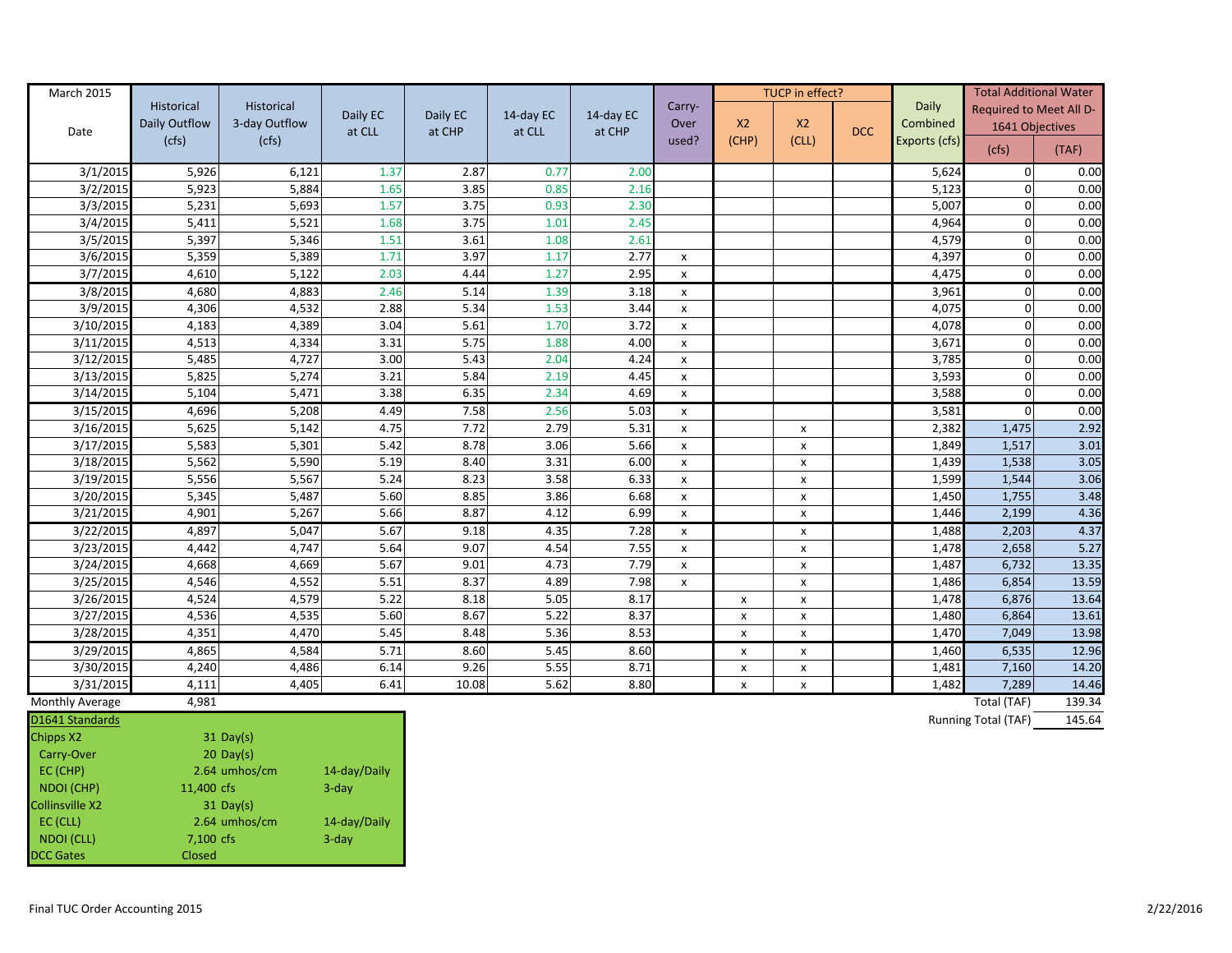| April 2015      | Historical    | Historical    | Daily EC | Daily EC | 14-day EC | 14-day EC | Carry- |                           |                | TUCP in effect? |            | Daily         | Historical   | <b>Total Additional Water</b><br>Required to Meet All D- |               |
|-----------------|---------------|---------------|----------|----------|-----------|-----------|--------|---------------------------|----------------|-----------------|------------|---------------|--------------|----------------------------------------------------------|---------------|
| Date            | Daily Outflow | 3-day Outflow | at CLL   | at CHP   | at CLL    | at CHP    | Over   | X <sub>2</sub>            | X <sub>2</sub> | Emmaton         | <b>DCC</b> | Combined      | Emmaton (14- | 1641 Objectives                                          |               |
|                 | (cfs)         | (cfs)         |          |          |           |           | used?  | (CHP)                     | (CLL)          | EC.             |            | Exports (cfs) | day EC)      | (cfs)                                                    | (TAF)         |
| 4/1/2015        | 4,110         | 4,154         | 5.49     | 8.61     | 5.64      | 8.82      |        |                           | x              |                 |            | 1,482         | 1.25         | 2,990                                                    | 5.93          |
| 4/2/2015        | 4,099         | 4,107         | 5.55     | 8.24     | 5.67      | 8.82      |        |                           | x              |                 |            | 1,459         | 1.23         | 3,001                                                    | 5.95          |
| 4/3/2015        | 4,112         | 4,107         | 5.59     | 8.72     | 5.66      | 8.81      |        |                           | x              |                 |            | 1,467         | 1.24         | 2,988                                                    | 5.93          |
| 4/4/2015        | 3,478         | 3,896         | 6.26     | 9.78     | 5.71      | 8.87      |        |                           | x              |                 |            | 1,458         | 1.26         | 3,622                                                    | 7.19          |
| 4/5/2015        | 3,529         | 3,706         | 6.61     | 10.28    | 5.77      | 8.95      |        |                           | x              |                 |            | 1,474         | 1.28         | 3,571                                                    | 7.08          |
| 4/6/2015        | 4,592         | 3,866         | 6.48     | 10.12    | 5.83      | 9.03      |        |                           | x              |                 |            | 1,491         | 1.30         | 2,508                                                    | 4.98          |
| 4/7/2015        | 5,401         | 4,507         | 7.38     | 11.46    | 5.96      | 9.20      |        |                           | X              |                 |            | 1,473         | 1.36         | 1,699                                                    | 3.37          |
| 4/8/2015        | 9,748         | 6,580         | 6.56     | 9.76     | 6.03      | 9.30      |        | $\boldsymbol{\mathsf{x}}$ | x              |                 |            | 1,481         | 1.38         | 1,652                                                    | 3.28          |
| 4/9/2015        | 10,785        | 8,645         | 6.22     | 9.47     | 6.10      | 9.40      |        | X                         |                |                 |            | 1,501         | 1.40         | 615                                                      | 1.22          |
| 4/10/2015       | 9,556         | 10,030        | 6.70     | 10.04    | 6.18      | 9.49      |        | X                         |                |                 |            | 1,481         | 1.43         | 1,844                                                    | 3.66          |
| 4/11/2015       | 8,993         | 9,778         | 6.81     | 10.13    | 6.28      | 9.61      |        |                           |                |                 |            | 1,453         | 1.46         | $\Omega$                                                 | 0.00          |
| 4/12/2015       | 8,808         | 9,119         | 6.37     | 9.50     | 6.33      | 9.68      |        |                           |                |                 |            | 1,504         | 1.47         | $\Omega$                                                 | 0.00          |
| 4/13/2015       | 4,738         | 7,513         | 6.83     | 9.65     | 6.38      | 9.70      |        |                           |                |                 |            | 1,395         | 1.48         | 2,362                                                    | 4.68          |
| 4/14/2015       | 4,220         | 5,922         | 6.35     | 9.29     | 6.37      | 9.65      |        |                           | x              |                 |            | 1,267         | 1.46         | 2,880                                                    | 5.71          |
| 4/15/2015       | 5,259         | 4,739         | 5.96     | 8.82     | 6.40      | 9.66      |        |                           | X              |                 |            | 1,481         | 1.45         | 1,841                                                    | 3.65          |
| 4/16/2015       | 4,960         | 4,813         | 6.37     | 9.30     | 6.46      | 9.74      |        |                           | x              |                 |            | 1,477         | 1.49         | 2,140                                                    | 4.24          |
| 4/17/2015       | 3,879         | 4,700         | 7.20     | 10.59    | 6.58      | 9.87      |        |                           | x              |                 |            | 1,474         | 1.54         | 3,221                                                    | 6.39          |
| 4/18/2015       | 3,798         | 4,212         | 8.25     | 11.88    | 6.72      | 10.02     |        |                           | x              |                 |            | 1,472         | 1.60         | 3,302                                                    | 6.55          |
| 4/19/2015       | 3,451         | 3,709         | 9.49     | 13.20    | 6.93      | 10.23     |        |                           | x              |                 |            | 1,486         | 1.69         | 3,649                                                    | 7.24          |
| 4/20/2015       | 3,319         | 3,522         | 10.04    | 13.94    | 7.18      | 10.50     |        |                           | x              |                 |            | 1,506         | 1.82         | 3,781                                                    | 7.50          |
| 4/21/2015       | 3,889         | 3,553         | 10.47    | 14.36    | 7.40      | 10.71     |        |                           | x              |                 |            | 1,469         | 1.94         | 3,211                                                    | 6.37          |
| 4/22/2015       | 3,644         | 3,617         | 9.42     | 13.01    | 7.61      | 10.94     |        |                           | x              |                 |            | 1,469         | 2.06         | 3,456                                                    | 6.86          |
| 4/23/2015       | 3,751         | 3,761         | 9.69     | 13.38    | 7.85      | 11.22     |        |                           | x              |                 |            | 1,364         | 2.18         | 3,349                                                    | 6.64          |
| 4/24/2015       | 2,821         | 3,405         | 9.82     | 13.99    | 8.08      | 11.50     |        |                           | x              |                 |            | 1,270         | 2.32         | 4,279                                                    | 8.49          |
| 4/25/2015       | 2,894         | 3,155         | 9.30     | 13.17    | 8.25      | 11.72     |        |                           | X              |                 |            | 1,258         | 2.42         | 4,206                                                    | 8.34          |
| 4/26/2015       | 6,426         | 4,047         | 8.26     | 11.88    | 8.39      | 11.89     |        |                           | X              |                 |            | 1,401         | 2.49         | 674                                                      | 1.34          |
| 4/27/2015       | 7,293         | 5,538         | 7.69     | 11.03    | 8.45      | 11.99     |        |                           | X              |                 |            | 1,428         | 2.50         | $\Omega$                                                 | 0.00          |
| 4/28/201        | 6,736         | 6,818         | 8.45     | 12.02    | 8.60      | 12.18     |        |                           | x              |                 |            | 1,454         | 2.58         | 364                                                      | 0.72          |
| 4/29/2015       | 6,060         | 6,696         | 8.59     | 12.06    | 8.79      | 12.42     |        |                           | X              |                 |            | 1,457         | 2.68         | 1,040                                                    | 2.06          |
| 4/30/2015       | 6,433         | 6,409         | 8.63     | 12.02    | 8.95      | 12.61     |        |                           | X              |                 |            | 1,475         | 2.74         | 667                                                      | 1.32          |
| Monthly Average | 5,359         |               |          |          |           |           |        |                           |                |                 |            |               |              | Total (TAF)                                              | 136.68        |
| $R = 646.61$    |               |               |          |          |           |           |        |                           |                |                 |            |               |              |                                                          | $\frac{1}{2}$ |

| D1641 Standards        |               |              |
|------------------------|---------------|--------------|
| Chipps X2              | 1 Day(s)      |              |
| Carry-Over             | $0$ Day(s)    |              |
| EC (CHP)               | 2.64 umhos/cm | 14-day/Daily |
| <b>NDOI</b> (CHP)      | 11,400 cfs    | $3$ -day     |
| <b>Collinsville X2</b> | $30$ Day(s)   |              |
| EC (CLL)               | 2.64 umhos/cm | 14-day/Daily |
| <b>NDOI</b> (CLL)      | 7,100 cfs     | $3$ -day     |
| Emmaton                | 2.78 umhos/cm | $14$ -day    |
| <b>DCC Gates</b>       | Closed        |              |

Running Total (TAF) 282.33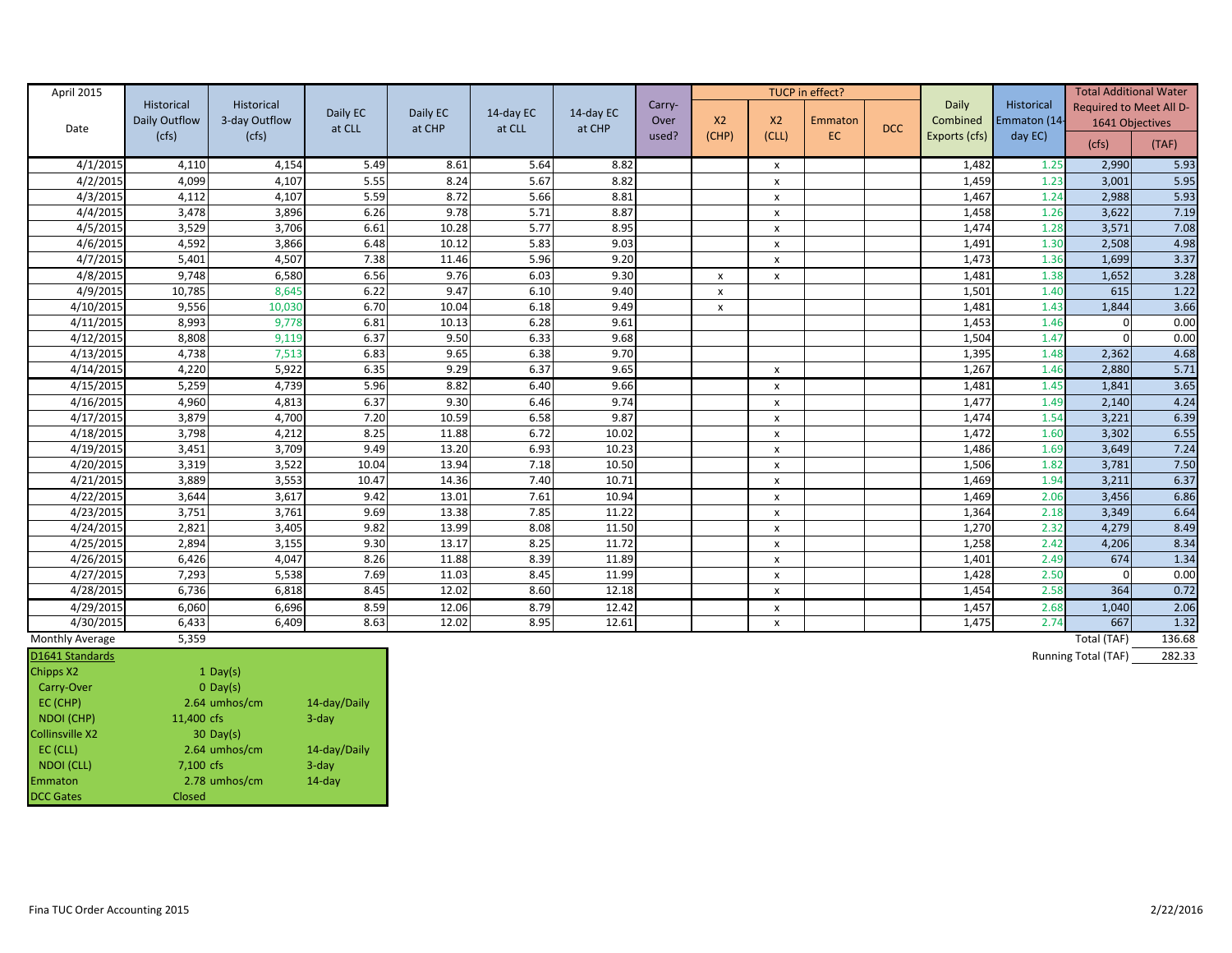| <b>May 2015</b>        |                |                |                |              |            |                     |                                    | TUCP in effect? |                                                 |               |               |               | <b>Additional</b> | <b>Total Additional Water</b> |              |
|------------------------|----------------|----------------|----------------|--------------|------------|---------------------|------------------------------------|-----------------|-------------------------------------------------|---------------|---------------|---------------|-------------------|-------------------------------|--------------|
|                        | Historical     | Historical     | Daily EC       | 14-day EC    | Historical |                     |                                    |                 |                                                 | Daily         | Historical    | Modeled       | <b>Vernalis</b>   | <b>Required to Meet All</b>   |              |
| Date                   | Daily Outflow  | 3-day Outflow  | at CLL         | at CLL       | Vernalis   | X <sub>2</sub>      | Emmaton                            | <b>DCC</b>      | <b>Vernalis</b>                                 | Combined      | Emmaton       | Emmaton       | Required          | D-1641 Objectives             |              |
|                        | (cfs)          | (cfs)          |                |              | (cfs)      | (CLL)               | EC.                                |                 |                                                 | Exports (cfs) | $(14-day EC)$ | $(14-day EC)$ | (cfs)             | (cfs)                         | (TAF)        |
|                        |                |                |                |              |            |                     |                                    |                 |                                                 |               |               |               |                   |                               |              |
| 5/1/2015               | 4,240          | 5,577          | 9.68           | 9.13         | 396        | x                   | $\boldsymbol{\mathsf{x}}$          |                 | $\boldsymbol{\mathsf{x}}$                       | 1,195         | 2.81          | 0.89<br>0.89  | 314               | 2,546                         | 5.67         |
| 5/2/2015               | 3,649          | 4,774          | 11.32          | 9.35         | 387        | X                   | X                                  |                 | $\boldsymbol{\mathsf{x}}$                       | 1,016         | 2.90          |               | 323               | 3,128                         | 6.84         |
| 5/3/2015               | 4,093          | 3,994          | 12.08          | 9.53<br>9.67 | 392<br>397 | $\pmb{\times}$      | $\pmb{\chi}$                       |                 | $\mathsf{x}$                                    | 441           | 3.00<br>3.08  | 0.89<br>0.89  | 318<br>313        | 2,689                         | 5.96         |
| 5/4/2015               | 3,962          | 3,901<br>4,324 | 11.98          | 9.71         | 420        | x                   | $\pmb{\chi}$                       |                 | $\boldsymbol{\mathsf{x}}$                       | 808<br>489    | 3.09          | 0.89          | 290               | 2,825                         | 6.22         |
| 5/5/2015<br>5/6/2015   | 4,918<br>4,866 | 4,582          | 11.00<br>10.88 | 9.81         | 411        | x<br>$\pmb{\times}$ | X                                  |                 | $\boldsymbol{\mathsf{x}}$<br>$\pmb{\mathsf{X}}$ | 855           | 3.15          | 0.91          | 299               | 1,893<br>1,935                | 4.33<br>4.43 |
| 5/7/2015               | 5,246          | 5,010          | 10.63          | 9.88         | 408        | $\pmb{\mathsf{x}}$  | $\pmb{\chi}$<br>$\pmb{\mathsf{x}}$ |                 | X                                               | 399           | 3.19          | 0.92          | 302               | 1,552                         | 3.68         |
| 5/8/2015               | 5,401          | 5,171          | 10.30          | 9.91         | 399        | x                   | $\pmb{\chi}$                       |                 | X                                               | 877           | 3.20          | 0.94          | 311               | 1,388                         | 3.37         |
| 5/9/2015               | 5,800          | 5,482          | 11.01          | 10.04        | 405        | x                   | X                                  |                 | X                                               | 357           | 3.25          | 0.96          | 305               | 995                           | 2.58         |
| 5/10/2015              | 5,387          | 5,529          | 10.67          | 10.21        | 452        | $\pmb{\mathsf{x}}$  | $\pmb{\chi}$                       |                 | $\mathsf{x}$                                    | 772           | 3.35          | 0.98          | 258               | 1,455                         | 3.40         |
| 5/11/2015              | 5,319          | 5,502          | 10.12          | 10.38        | 458        | x                   | $\mathsf{x}$                       |                 | $\mathsf{x}$                                    | 479           | 3.47          | 0.99          | 252               | 1,529                         | 3.53         |
| 5/12/2015              | 4,859          | 5,188          | 9.96           | 10.49        | 449        | x                   | $\pmb{\chi}$                       |                 | $\mathsf{x}$                                    | 883           | 3.53          | 0.99          | 261               | 1,981                         | 4.45         |
| 5/13/2015              | 5,620          | 5,266          | 9.70           | 10.57        | 401        | x                   | $\pmb{\chi}$                       |                 | $\pmb{\chi}$                                    | 551           | 3.57          | 1.00          | 309               | 1,171                         | 2.94         |
| 5/14/2015              | 4,994          | 5,157          | 9.83           | 10.65        | 377        | x                   | X                                  |                 | $\boldsymbol{\mathsf{x}}$                       | 926           | 3.63          | 1.00          | 333               | 1,773                         | 4.18         |
| 5/15/2015              | 5,964          | 5,526          | 10.29          | 10.70        | 409        | x                   | $\pmb{\chi}$                       |                 | X                                               | 540           | 3.68          | 1.01          | 301               | 835                           | 2.25         |
| 5/16/2015              | 5,447          | 5,468          | 10.23          | 10.62        | 413        | $\pmb{\mathsf{x}}$  | $\pmb{\mathsf{x}}$                 |                 | $\mathsf{x}$                                    | 984           | 3.68          | 1.03          | 297               | 1,356                         | 3.28         |
| 5/17/2015              | 6,090          | 5,834          | 10.70          | 10.52        | 408        | x                   | $\pmb{\chi}$                       |                 | $\mathsf{x}$                                    | 519           | 3.65          | 1.05          | 302               | 708                           | 2.00         |
| 5/18/2015              | 5,476          | 5,671          | 10.82          | 10.44        | 440        | $\pmb{\times}$      | $\pmb{\mathsf{x}}$                 |                 | $\pmb{\chi}$                                    | 991           | 3.61          | 1.08          | 270               | 1,353                         | 3.22         |
| 5/19/2015              | 5,866          | 5,811          | 10.69          | 10.42        | 467        | x                   | $\pmb{\chi}$                       |                 | $\mathsf{x}$                                    | 738           | 3.58          | 1.10          | 243               | 991                           | 2.45         |
| 5/20/2015              | 6,199          | 5,847          | 10.73          | 10.40        | 450        | x                   | X                                  |                 | $\pmb{\mathsf{x}}$                              | 746           | 3.56          | 1.11          | 260               | 641                           | 1.79         |
| 5/21/2015              | 6,150          | 6,072          | 10.61          | 10.40        | 422        | x                   | X                                  |                 | $\mathsf{x}$                                    | 718           | 3.53          | 1.12          | 288               | 662                           | 1.88         |
| 5/22/2015              | 6,422          | 6,257          | 9.83           | 10.37        | 384        | x                   | $\pmb{\chi}$                       |                 | x                                               | 718           | 3.45          | 1.12          | 326               | 352                           | 1.34         |
| 5/23/2015              | 6,055          | 6,209          | 9.09           | 10.23        | 385        | x                   | $\pmb{\mathsf{x}}$                 |                 | $\mathsf{x}$                                    | 725           | 3.33          | 1.13          | 325               | 720                           | 2.07         |
| 5/24/2015              | 6,057          | 6,178          | 8.87           | 10.10        | 386        | x                   | $\pmb{\chi}$                       |                 | $\mathsf{x}$                                    | 726           | 3.26          | 1.12          | 324               | 719                           | 2.07         |
| 5/25/2015              | 5,656          | 5,923          | 8.73           | 10.00        | 411        | x                   | X                                  |                 | x                                               | 734           | 3.20          | 1.12          | 299               | 1,145                         | 2.86         |
| 5/26/2015              | 5,160          | 5,624          | 9.05           | 9.94         | 435        | x                   | $\pmb{\chi}$                       |                 | $\mathsf{x}$                                    | 1,218         | 3.15          | 1.12          | 275               | 1,665                         | 3.85         |
| 5/27/2015              | 4,710          | 5,175          | 8.80           | 9.88         | 422        | x                   | $\pmb{\chi}$                       |                 | $\pmb{\chi}$                                    | 1,233         | 3.10          | 1.11          | 288               | 2,102                         | 4.74         |
| 5/28/2015              | 4,277          | 4,716          | 8.74           | 9.80         | 385        | $\pmb{\mathsf{x}}$  | $\pmb{\mathsf{x}}$                 |                 | $\pmb{\mathsf{x}}$                              | 1,472         | 3.04          | 1.09          | 325               | 2,498                         | 5.60         |
| 5/29/2015              | 4,460          | 4,482          | 8.91           | 9.70         | 331        | x                   | $\pmb{\chi}$                       |                 | $\boldsymbol{\mathsf{x}}$                       | 977           | 2.96          | 1.07          | 379               | 2,261                         | 5.24         |
| 5/30/2015              | 3,857          | 4,198          | 9.22           | 9.63         | 323        | x                   | X                                  |                 | $\mathsf{x}$                                    | 1,402         | 2.90          | 1.04          | 387               | 2,856                         | 6.43         |
| 5/31/2015              | 3,903          | 4,073          | 9.82           | 9.56         | 254        | X                   | X                                  |                 | $\mathsf{x}$                                    | 980           | 2.85          | 1.01          | 456               | 2,740                         | 6.34         |
| Monthly Average        | 5,165          |                |                |              | 403        |                     |                                    |                 |                                                 |               |               |               |                   | Total (TAF)                   | 119.00       |
| D1641 Standards        |                |                |                |              |            |                     |                                    |                 |                                                 |               |               |               |                   | Running Total (TAF)           | 401.33       |
| <b>Chipps X2</b>       |                | $O$ Day(s)     |                |              |            |                     |                                    |                 |                                                 |               |               |               |                   |                               |              |
| <b>Collinsville X2</b> |                | $31$ Day(s)    |                |              |            |                     |                                    |                 |                                                 |               |               |               |                   |                               |              |
| EC (CLL)               |                | 2.64 umhos/cm  | 14-day/Daily   |              |            |                     |                                    |                 |                                                 |               |               |               |                   |                               |              |
| <b>NDOI</b> (CLL)      | 7,100 cfs      |                | $3$ -day       |              |            |                     |                                    |                 |                                                 |               |               |               |                   |                               |              |
| <b>Emmaton EC</b>      |                | 2.78 umhos/cm  | $14$ -day      |              |            |                     |                                    |                 |                                                 |               |               |               |                   |                               |              |
| <b>DCC Gates</b>       | <b>Closed</b>  |                |                |              |            |                     |                                    |                 |                                                 |               |               |               |                   |                               |              |

Vernalis 710 cfs 3-day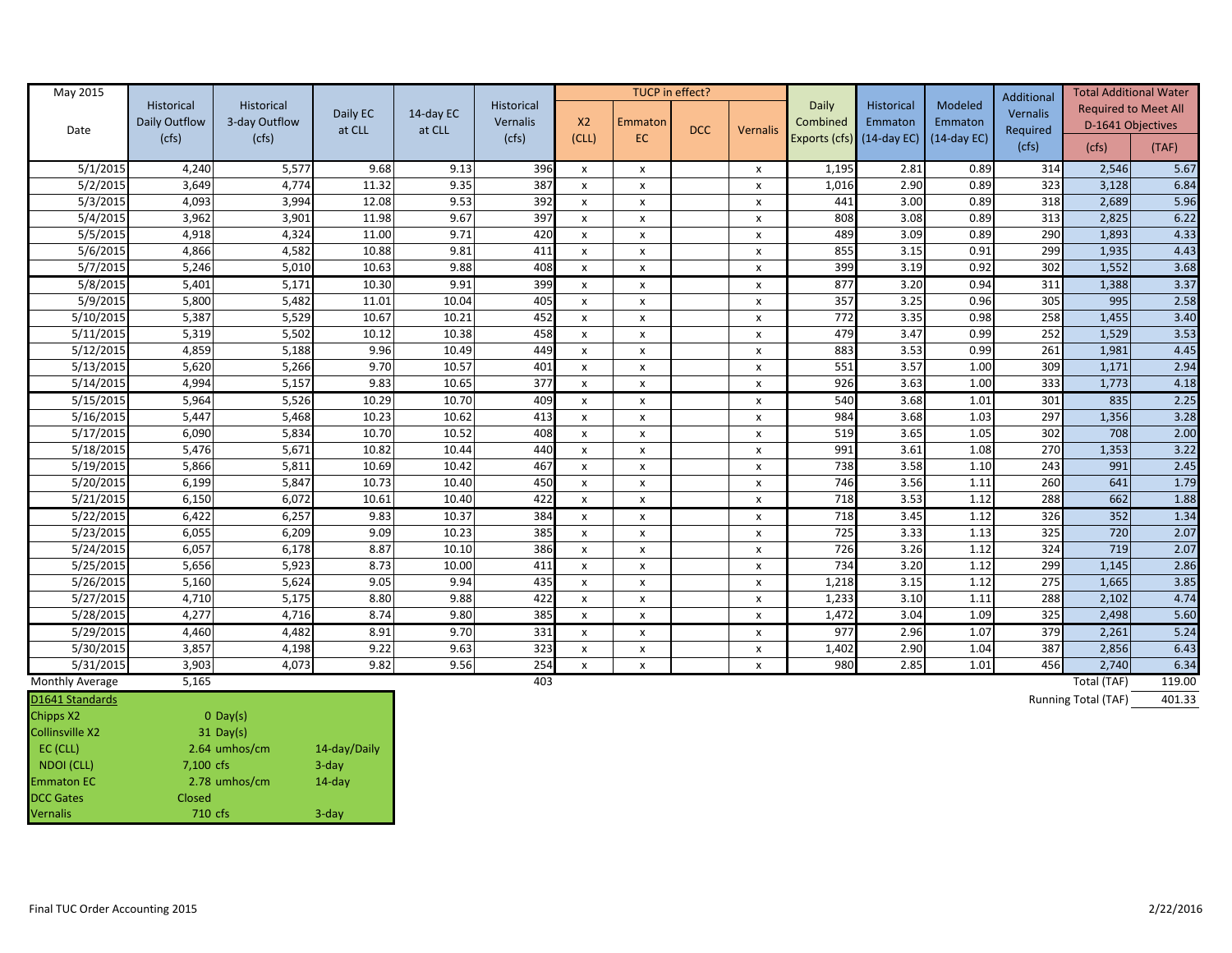| June 2015       |                             |                             |          |           |                        |                           | TUCP in effect? |                           |                   |                             |                    | Additional | <b>Total Additional Water</b> |               |
|-----------------|-----------------------------|-----------------------------|----------|-----------|------------------------|---------------------------|-----------------|---------------------------|-------------------|-----------------------------|--------------------|------------|-------------------------------|---------------|
|                 | Historical<br>Daily Outflow | Historical<br>3-day Outflow | Daily EC | 14-day EC | Historical<br>Vernalis | X <sub>2</sub>            | Emmaton         |                           | Daily<br>Combined | Historical<br>Emmaton       | Modeled<br>Emmaton | Vernalis   | <b>Required to Meet All</b>   |               |
| Date            | (cfs)                       | (cfs)                       | at CLL   | at CLL    | (cfs)                  | (CLL)                     | EC              | Vernalis                  |                   | Exports $(cfs)$ (14-day EC) | $(14$ -day EC)     | Required   | D-1641 Objectives             |               |
|                 |                             |                             |          |           |                        |                           |                 |                           |                   |                             |                    | (cfs)      | (cfs)                         | (TAF)         |
| 6/1/2015        | 3,264                       | 3,675                       | 9.68     | 9.13      | 281                    | $\boldsymbol{\mathsf{x}}$ | x               | x                         | 994               | 2.82                        | 1.87               | 429        | 3,407                         | 7.61          |
| 6/2/2015        | 4,590                       | 3,919                       | 11.32    | 9.35      | 320                    | $\pmb{\times}$            | x               | X                         | 493               | 2.81                        | 1.86               | 390        | 2,120                         | 4.98          |
| 6/3/2015        | 3,996                       | 3,950                       | 12.08    | 9.53      | 319                    | $\pmb{\times}$            | X               | X                         | 1,015             | 2.80                        | 1.84               | 391        | 2,712                         | 6.16          |
| 6/4/2015        | 4,426                       | 4,338                       | 11.98    | 9.67      | 294                    | $\pmb{\times}$            | x               | X                         | 433               | 2.81                        | 1.82               | 416        | 2,257                         | 5.30          |
| 6/5/2015        | 4,338                       | 4,254                       | 11.00    | 9.71      | 250                    | $\boldsymbol{\mathsf{x}}$ | x               | x                         | 919               | 2.91                        | 1.88               | 460        | 2,302                         | 5.48          |
| 6/6/2015        | 4,892                       | 4,552                       | 10.88    | 9.81      | 216                    | $\pmb{\mathsf{x}}$        | X               | $\pmb{\mathsf{X}}$        | 487               | 3.07                        | 2.00               | 494        | 1,715                         | 4.38          |
| 6/7/2015        | 4,442                       | 4,557                       | 10.63    | 9.88      | 228                    | $\pmb{\chi}$              | x               | X                         | 969               | 3.16                        | 2.05               | 482        | 2,177                         | 5.27          |
| 6/8/2015        | 5,533                       | 4,955                       | 10.30    | 9.91      | 260                    | $\boldsymbol{\mathsf{x}}$ | x               | x                         | 447               | 3.22                        | 2.06               | 450        | 1,117                         | 3.11          |
| 6/9/2015        | 4,835                       | 4,936                       | 11.01    | 10.04     | 272                    | $\pmb{\times}$            | x               | x                         | 885               | 3.29                        | 2.10               | 438        | 1,826                         | 4.49          |
| 6/10/2015       | 4,899                       | 5,089                       | 10.67    | 10.21     | 238                    | $\pmb{\times}$            | x               | X                         | 432               | 3.34                        | 2.12               | 472        | 1,729                         | 4.37          |
| 6/11/2015       | 5,841                       | 5,192                       | 10.12    | 10.38     | 201                    | $\pmb{\times}$            | x               | X                         | 1,007             | 3.40                        | 2.15               | 509        | 749                           | 2.50          |
| 6/12/2015       | 5,384                       | 5,375                       | 9.96     | 10.49     | 180                    | $\mathsf{x}$              | x               | x                         | 550               | 3.47                        | 2.19               | 530        | 1,186                         | 3.40          |
| 6/13/2015       | 4,470                       | 5,232                       | 9.70     | 10.57     | 183                    | X                         | X               | x                         | 1,021             | 3.55                        | 2.25               | 527        | 2,103                         | 5.22          |
| 6/14/2015       | 4,357                       | 4,737                       | 9.83     | 10.65     | 174                    | $\pmb{\chi}$              | $\pmb{\times}$  | x                         | 556               | 3.66                        | 2.33               | 536        | 2,207                         | 5.44          |
| 6/15/2015       | 3,971                       | 4,266                       | 10.29    | 10.70     | 166                    | $\pmb{\times}$            | x               | X                         | 976               | 3.76                        | 2.39               | 545        | 2,584                         | 6.21          |
| 6/16/2015       | 3,731                       | 4,020                       | 10.23    | 10.62     | 158                    | $\pmb{\times}$            | X               | X                         | 472               | 3.83                        | 2.43               | 552        | 2,818                         | 6.68          |
| 6/17/2015       | 3,371                       | 3,691                       | 10.70    | 10.52     | 147                    | X                         | X               | x                         | 951               | 3.89                        | 2.46               | 563        | 3,166                         | 7.40          |
| 6/18/2015       | 3,697                       | 3,600                       | 10.82    | 10.44     | 153                    | $\pmb{\times}$            | $\pmb{\times}$  | x                         | 464               | 3.97                        | 2.50               | 557        | 2,847                         | 6.75          |
| 6/19/2015       | 3,481                       | 3,517                       | 10.69    | 10.42     | 168                    | $\pmb{\times}$            | x               | $\mathsf{x}$              | 819               | 3.99                        | 2.49               | 542        | 3,076                         | 7.18          |
| 6/20/2015       | 3,792                       | 3,657                       | 10.73    | 10.40     | 175                    | $\boldsymbol{\mathsf{x}}$ | x               | x                         | 572               | 3.97                        | 2.44               | 535        | 2,773                         | 6.56          |
| 6/21/2015       | 3,595                       | 3,623                       | 10.61    | 10.40     | 166                    | $\pmb{\times}$            | X               | X                         | 556               | 4.00                        | 2.44               | 544        | 2,961                         | 6.95          |
| 6/22/2015       | 3,459                       | 3,615                       | 9.83     | 10.37     | 156                    | X                         | X               | X                         | 602               | 4.01                        | 2.43               | 554        | 3,087                         | 7.22          |
| 6/23/2015       | 3,813                       | 3,622                       | 9.09     | 10.23     | 156                    | $\pmb{\times}$            | x               | $\boldsymbol{\mathsf{x}}$ | 604               | 3.99                        | 2.37               | 554        | 2,733                         | 6.52          |
| 6/24/2015       | 3,471                       | 3,581                       | 8.87     | 10.10     | 143                    | $\boldsymbol{\mathsf{x}}$ | x               | x                         | 597               | 4.00                        | 2.36               | 567        | 3,062                         | 7.20          |
| 6/25/2015       | 3,281                       | 3,522                       | 8.73     | 10.00     | 122                    | $\pmb{\times}$            | X               | X                         | 620               | 4.01                        | 2.34               | 588        | 3,231                         | 7.58          |
| 6/26/2015       | 3,271                       | 3,341                       | 9.05     | 9.94      | 135                    | $\pmb{\mathsf{x}}$        | X               | x                         | 661               | 4.04                        | 2.35               | 575        | 3,254                         | 7.60          |
| 6/27/2015       | 3,127                       | 3,226                       | 8.80     | 9.88      | 156                    | $\boldsymbol{\mathsf{x}}$ | x               | x                         | 702               | 4.04                        | 2.33               | 554        | 3,419                         | 7.88          |
| 6/28/2015       | 2,963                       | 3,120                       | 8.74     | 9.80      | 128                    | $\mathsf{x}$              | x               | x                         | 702               | 4.00                        | 2.27               | 582        | 3,555                         | 8.21          |
| 6/29/2015       | 3,113                       | 3,068                       | 8.91     | 9.70      | 154                    | $\boldsymbol{\mathsf{x}}$ | X               | X                         | 600               | 3.98                        | 2.22               | 556        | 3,431                         | 7.91          |
| 6/30/2015       | 3,484                       | 3,187                       | 9.22     | 9.63      | 179                    | $\boldsymbol{\mathsf{x}}$ | X               | x                         | 593               | 3.98                        | 2.20               | 531        | 3,085                         | 7.17          |
| Monthly Average | 4,030                       |                             |          |           | 196                    |                           |                 |                           |                   |                             |                    |            | Total (TAF)                   | 182.70        |
| D1641 Standards |                             |                             |          |           |                        |                           |                 |                           |                   |                             |                    |            | $D$ unning $T$ otal $(TAE)$   | <b>COA OP</b> |

| D <sub>1641</sub> Standards |               |              |
|-----------------------------|---------------|--------------|
| Chipps X2                   | $0$ Day(s)    |              |
| <b>Collinsville X2</b>      | $30$ Day(s)   |              |
| $EC$ (CLL)                  | 2.64 umhos/cm | 14-day/Daily |
| NDOI (CLL)                  | 7,100 cfs     | $3$ -day     |
| <b>Emmaton EC</b>           | 2.78 umhos/cm | $14$ -day    |
| <b>Vernalis</b>             | 710 cfs       | $3$ -day     |

Running Total (TAF) 584.03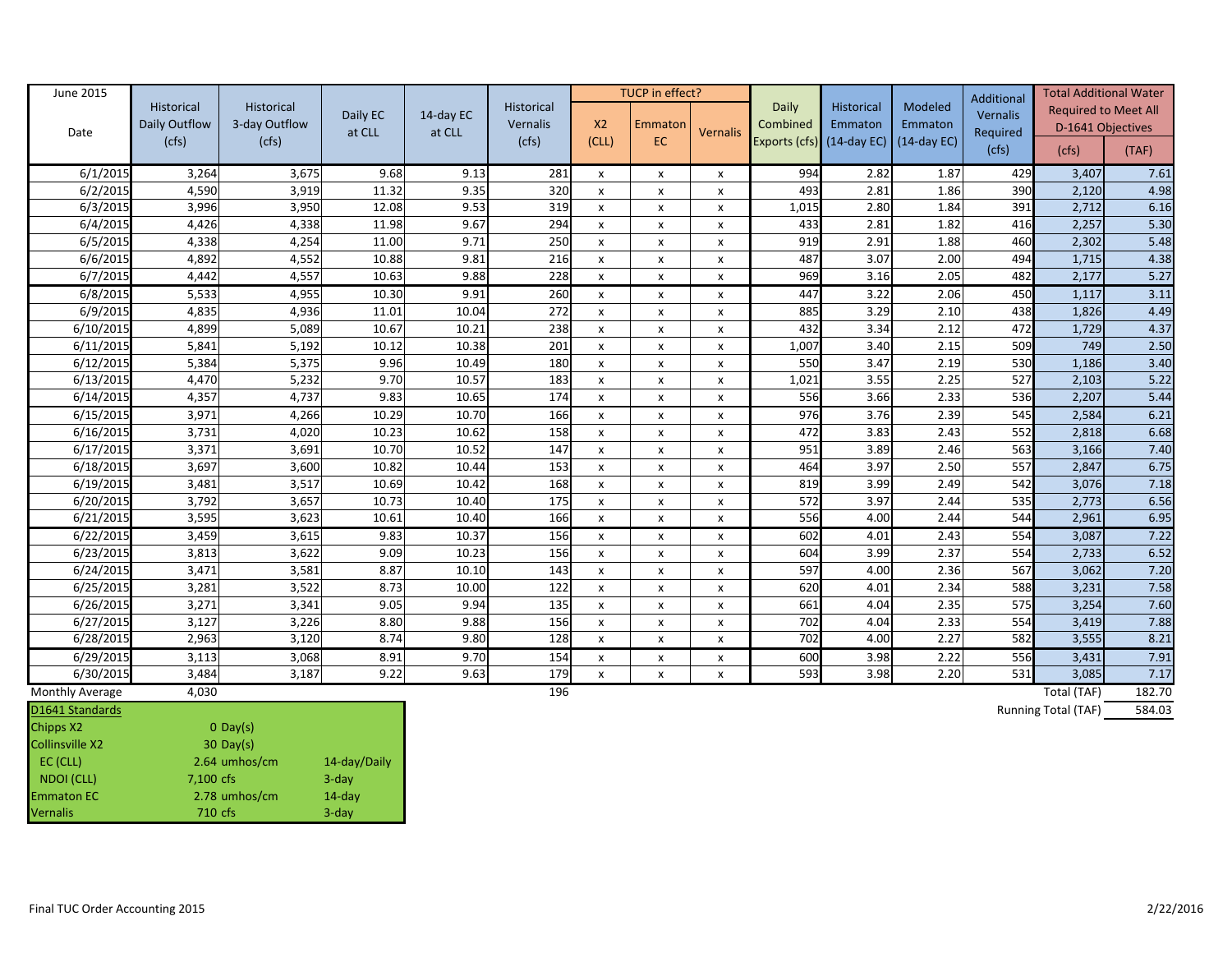| <b>July 2015</b>       |               |               |                    | TUCP in effect?    |               |               |               |                |             | Additonal                   | <b>Total Additional Water</b> |  |  |
|------------------------|---------------|---------------|--------------------|--------------------|---------------|---------------|---------------|----------------|-------------|-----------------------------|-------------------------------|--|--|
|                        | Historical    | Historical    |                    |                    | Daily         | Historical    | Modeled       | Additional     | Water for   | <b>Required to Meet All</b> |                               |  |  |
| Date                   | Daily Outflow | 7-day Outflow | <b>NDOI</b>        | Emmaton            | Combined      | Emmaton       | Emmaton       | Outflow        | Emmaton     | D-1641 Objectives           |                               |  |  |
|                        | (cfs)         | (cfs)         |                    | EC                 | Exports (cfs) | $(14-day EC)$ | $(14-day EC)$ | Needed (cfs)   | (cfs)       | (cfs)                       | (TAF)                         |  |  |
| 7/1/2015               | 3,512         | 3,250         | $\pmb{\mathsf{x}}$ | X                  | 699           | 4.01          | 2.21          | 488            | 4,500       | 4,988                       | 9.89                          |  |  |
| $\frac{1}{7}/2/2015$   | 3,153         | 3,232         | $\pmb{\mathsf{x}}$ | $\pmb{\mathsf{x}}$ | 701           | 4.06          | 2.24          | 847            | 4,500       | 5,347                       | 10.61                         |  |  |
| 7/3/2015               | 2,809         | 3,166         | $\pmb{\mathsf{x}}$ | $\pmb{\mathsf{x}}$ | 696           | 4.17          | 2.31          | 1,191          | 5,000       | 6,191                       | 12.28                         |  |  |
| 7/4/2015               | 2,928         | 3,137         | X                  | X                  | 696           | 4.30          | 2.40          | 1,072          | 5,000       | 6,072                       | 12.04                         |  |  |
| 7/5/2015               | 2,899         | 3,128         | $\pmb{\times}$     | $\pmb{\mathsf{x}}$ | 696           | 4.46          | 2.49          | 1,101          | 5,000       | 6,101                       | 12.10                         |  |  |
| 7/6/2015               | 2,701         | 3,069         | $\pmb{\times}$     | $\pmb{\mathsf{x}}$ | 699           | 4.62          | 2.58          | 1,299          | 5,000       | 6,299                       | 12.49                         |  |  |
| 7/7/2015               | 3,312         | 3,045         | $\pmb{\times}$     | X                  | 548           | 4.74          | 2.64          | 688            | 5,000       | 5,688                       | 11.28                         |  |  |
| 7/8/2015               | 3,072         | 2,982         | X                  | X                  | 546           | 4.89          | 2.72          | 928            | 5,000       | 5,928                       | 11.76                         |  |  |
| 7/9/2015               | 2,854         | 2,939         | $\pmb{\times}$     | X                  | 543           | 5.03          | 2.78          | 1,146          | 5,000       | 6,146                       | 12.19                         |  |  |
| 7/10/2015              | 3,498         | 3,038         | X                  | X                  | 554           | 5.10          | 2.77          | 502            | 5,000       | 5,502                       | 10.91                         |  |  |
| 7/11/2015              | 3,851         | 3,170         | $\pmb{\mathsf{x}}$ | X                  | 556           | 5.15          | 2.74          | 149            | 4,500       | 4,649                       | 9.22                          |  |  |
| 7/12/2015              | 3,722         | 3,287         | X                  | X                  | 557           | 5.21          | 2.73          | 278            | 4,500       | 4,778                       | 9.48                          |  |  |
| 7/13/2015              | 4,018         | 3,475         | $\pmb{\times}$     | X                  | 546           | 5.23          | 2.69          | $\pmb{0}$      | $\Omega$    | 0                           | 0.00                          |  |  |
| 7/14/2015              | 4,169         | 3,598         | X                  | X                  | 556           | 5.27          | 2.67          | $\mathbf 0$    | $\Omega$    | $\mathbf 0$                 | 0.00                          |  |  |
| 7/15/2015              | 3,907         | 3,717         | X                  | X                  | 554           | 5.27          | 2.62          | 93             | $\mathbf 0$ | 93                          | 0.18                          |  |  |
| 7/16/2015              | 3,881         | 3,864         | $\pmb{\times}$     | X                  | 527           | 5.27          | 2.58          | 119            | $\mathbf 0$ | 119                         | 0.24                          |  |  |
| 7/17/2015              | 3,681         | 3,890         | X                  | X                  | 536           | 5.24          | 2.54          | 319            | $\Omega$    | 319                         | 0.63                          |  |  |
| 7/18/2015              | 4,138         | 3,931         | $\pmb{\times}$     | $\pmb{\mathsf{x}}$ | 531           | 5.20          | 2.50          | 0              | $\Omega$    | $\mathbf 0$                 | 0.00                          |  |  |
| 7/19/2015              | 4,201         | 3,999         | $\pmb{\mathsf{x}}$ | X                  | 540           | 5.03          | 2.35          | $\overline{0}$ | $\Omega$    | $\mathbf 0$                 | 0.00                          |  |  |
| 7/20/2015              | 4,388         | 4,052         | $\pmb{\mathsf{x}}$ | $\pmb{\mathsf{x}}$ | 537           | 4.88          | 2.25          | $\Omega$       | $\Omega$    | $\Omega$                    | 0.00                          |  |  |
| 7/21/2015              | 3,360         | 3,937         | X                  | X                  | 551           | 4.79          | 2.20          | 640            | $\Omega$    | 640                         | 1.27                          |  |  |
| 7/22/2015              | 3,358         | 3,858         | $\pmb{\mathsf{x}}$ | X                  | 305           | 4.67          | 2.14          | 642            | $\Omega$    | 642                         | 1.27                          |  |  |
| 7/23/2015              | 3,148         | 3,753         | X                  | X                  | 309           | 4.53          | 2.07          | 852            | $\Omega$    | 852                         | 1.69                          |  |  |
| 7/24/2015              | 3,079         | 3,667         | X                  | X                  | 644           | 4.39          | 2.00          | 921            | $\Omega$    | 921                         | 1.83                          |  |  |
| 7/25/2015              | 3,025         | 3,508         | X                  | X                  | 649           | 4.26          | 1.95          | 975            | 0           | 975                         | 1.93                          |  |  |
| 7/26/2015              | 3,183         | 3,363         | X                  | $\pmb{\mathsf{x}}$ | 649           | 4.16          | 1.92          | 817            | $\Omega$    | 817                         | 1.62                          |  |  |
| 7/27/2015              | 2,775         | 3,132         | $\pmb{\times}$     | $\pmb{\mathsf{x}}$ | 630           | 4.09          | 1.93          | 1,225          | $\Omega$    | 1,225                       | 2.43                          |  |  |
| 7/28/2015              | 3,509         | 3,154         | X                  | X                  | 631           | 4.03          | 1.94          | 491            | $\Omega$    | 491                         | 0.97                          |  |  |
| 7/29/2015              | 3,364         | 3,155         | X                  | $\pmb{\mathsf{x}}$ | 635           | 4.02          | 1.99          | 636            | $\Omega$    | 636                         | 1.26                          |  |  |
| 7/30/2015              | 3,357         | 3,185         | X                  | X                  | 621           | 4.03          | 2.05          | 643            | $\Omega$    | 643                         | 1.28                          |  |  |
| 7/31/2015              | 3,521         | 3,248         | X                  | X                  | 621           | 4.05          | 2.12          | 479            | $\sqrt{ }$  | 479                         | 0.95                          |  |  |
| <b>Monthly Average</b> | 3,431         |               |                    |                    |               |               |               |                |             | Total (TAF)                 | 151.82                        |  |  |
| D1641 Standards        |               |               |                    |                    |               |               |               |                |             | Running Total (TAF)         | 735.85                        |  |  |
| <b>Emmaton EC</b>      |               | 2.78 umhos/cm | 14-day             |                    |               |               |               |                |             |                             |                               |  |  |
| <b>NDOI</b>            | 4,000 cfs     |               | Monthly            |                    |               |               |               |                |             |                             |                               |  |  |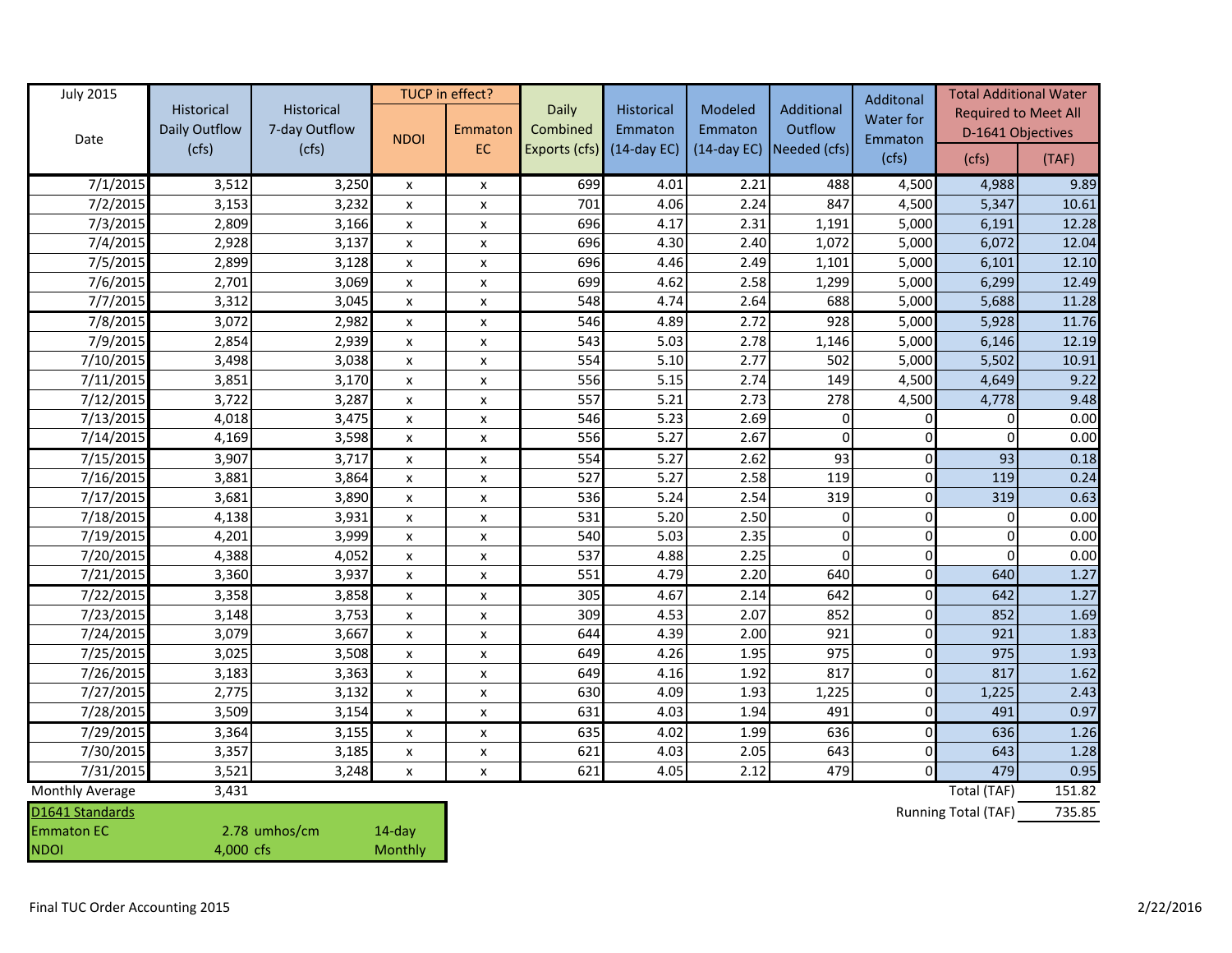| August 2015            | <b>Historical</b><br>Daily Outflow | Historical<br>7-day Outflow | TUCP in effect?<br>Emmaton | Daily<br>Combined | Historical<br>Emmaton | Modeled<br>Emmaton | Additional<br><b>Water for</b> | <b>Total Additional Water</b><br><b>Required to Meet All</b> |        |
|------------------------|------------------------------------|-----------------------------|----------------------------|-------------------|-----------------------|--------------------|--------------------------------|--------------------------------------------------------------|--------|
| Date                   | (cfs)                              | (cfs)                       | EC                         | Exports (cfs)     | $(14-day EC)$         | $(14-day EC)$      | Emmaton<br>(cfs)               | D-1641 Objectives<br>(cfs)                                   | (TAF)  |
| 8/1/2015               | 3,908                              | 3,374                       | X                          | 631               | 4.07                  | 2.17               | 3,500                          | 3,500                                                        | 6.94   |
| 8/2/2015               | 3,823                              | 3,465                       | X                          | 633               | 4.18                  | 2.29               | 3,500                          | 3,500                                                        | 6.94   |
| 8/3/2015               | 3,637                              | 3,589                       | X                          | 639               | 4.31                  | 2.41               | 3,500                          | 3,500                                                        | 6.94   |
| 8/4/2015               | 3,726                              | 3,619                       | X                          | 638               | 4.39                  | 2.47               | 4,000                          | 4,000                                                        | 7.93   |
| 8/5/2015               | 3,653                              | 3,661                       | x                          | 629               | 4.41                  | 2.47               | 4,000                          | 4,000                                                        | 7.93   |
| 8/6/2015               | 3,947                              | 3,745                       | x                          | 619               | 4.44                  | 2.47               | 3,500                          | 3,500                                                        | 6.94   |
| 8/7/2015               | 3,791                              | 3,784                       | $\pmb{\mathsf{X}}$         | 638               | 4.54                  | 2.54               | 3,500                          | 3,500                                                        | 6.94   |
| 8/8/2015               | 3,887                              | 3,781                       | X                          | 641               | 4.62                  | 2.60               | 3,500                          | 3,500                                                        | 6.94   |
| 8/9/2015               | 3,821                              | 3,780                       | x                          | 647               | 4.64                  | 2.60               | 0                              | 0                                                            | 0.00   |
| 8/10/2015              | 3,877                              | 3,815                       | x                          | 638               | 4.68                  | 2.63               |                                | 0                                                            | 0.00   |
| 8/11/2015              | 3,605                              | 3,797                       | $\pmb{\mathsf{x}}$         | 638               | 4.71                  | 2.65               | 0                              | $\Omega$                                                     | 0.00   |
| 8/12/2015              | 3,550                              | 3,783                       | $\pmb{\mathsf{X}}$         | 635               | 4.65                  | 2.61               | $\Omega$                       | 0                                                            | 0.00   |
| 8/13/2015              | 3,804                              | 3,762                       | $\pmb{\mathsf{X}}$         | 630               | 4.53                  | 2.50               | 0                              | 0                                                            | 0.00   |
| 8/14/2015              | 3,745                              | 3,756                       | $\pmb{\mathsf{X}}$         | 621               | 4.38                  | 2.39               | $\Omega$                       | $\Omega$                                                     | 0.00   |
| 8/15/2015              | 3,714                              | 3,731                       | $\mathsf{x}$               | 626               | 4.19                  | 2.22               | $\Omega$                       | 0                                                            | 0.00   |
| 8/16/2015              | 3,505                              | 3,686                       |                            | 638               | 4.01                  | 2.09               | $\Omega$                       | 0                                                            | 0.00   |
| 8/17/2015              | 2,964                              | 3,556                       |                            | 775               | 3.88                  | 2.00               | 0                              | 0                                                            | 0.00   |
| 8/18/2015              | 2,528                              | 3,402                       |                            | 721               | 3.85                  | 2.02               | $\Omega$                       | $\Omega$                                                     | 0.00   |
| 8/19/2015              | 1,700                              | 3,137                       |                            | 880               | 3.89                  | 2.12               | $\Omega$                       | 0                                                            | 0.00   |
| 8/20/2015              | 1,965                              | 2,874                       |                            | 882               | 3.93                  | 2.20               | $\Omega$                       | $\Omega$                                                     | 0.00   |
| 8/21/2015              | 2,133                              | 2,644                       |                            | 890               | 3.92                  | 2.25               | 0                              | $\Omega$                                                     | 0.00   |
| 8/22/2015              | 1,887                              | 2,383                       |                            | 896               | 3.90                  | 2.27               | $\mathbf{0}$                   | 0                                                            | 0.00   |
| 8/23/2015              | 2,313                              | 2,213                       |                            | 888               | 3.88                  | 2.30               | $\Omega$                       | 0                                                            | 0.00   |
| 8/24/2015              | 2,584                              | 2,159                       |                            | 868               | 3.80                  | 2.28               | $\Omega$                       | $\Omega$                                                     | 0.00   |
| 8/25/2015              | 2,753                              | 2,191                       |                            | 1,272             | 3.71                  | 2.24               | $\Omega$                       | $\Omega$                                                     | 0.00   |
| 8/26/2015              | 3,195                              | 2,404                       |                            | 1,775             | 3.66                  | 2.24               | $\Omega$                       | 0                                                            | 0.00   |
| 8/27/2015              | 3,231                              | 2,585                       |                            | 1,857             | 3.63                  | 2.25               | $\Omega$                       | $\Omega$                                                     | 0.00   |
| 8/28/2015              | 1,613                              | 2,511                       |                            | 3,846             | 3.62                  | 2.27               | $\Omega$                       | $\Omega$                                                     | 0.00   |
| 8/29/2015              | 1,730                              | 2,489                       |                            | 3,941             | 3.66                  | 2.35               | $\Omega$                       | 0                                                            | 0.00   |
| 8/30/2015              | 1,694                              | 2,400                       |                            | 4,150             | 3.68                  | 2.40               | $\Omega$                       | $\Omega$                                                     | 0.00   |
| 8/31/2015              | 1,644                              | 2,266                       |                            | 4,531             | 3.66                  | 2.41               | $\Omega$                       | $\Omega$                                                     | 0.00   |
| <b>Monthly Average</b> | 3,030                              |                             |                            |                   |                       |                    |                                | Total (TAF)                                                  | 57.52  |
| D1641 Standards        |                                    |                             |                            |                   |                       |                    |                                | Running Total (TAF)                                          | 793.37 |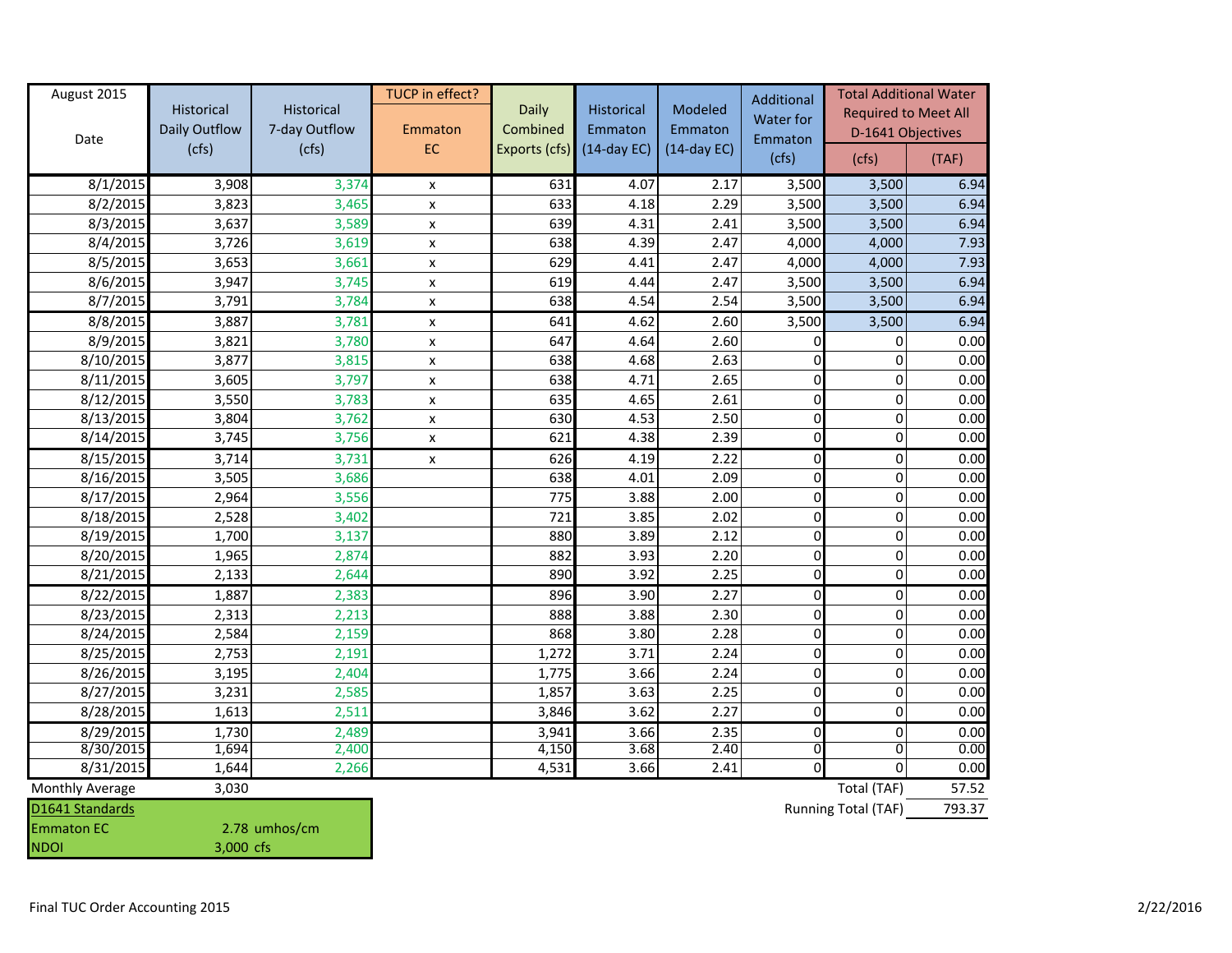| September 2015         | Historical             | Historical             | TUCP in effect?    | Daily                     | Daily                     | 7-day                     | Additional<br>Water for | <b>Total Additional Water</b><br><b>Required to Meet All</b> |        |
|------------------------|------------------------|------------------------|--------------------|---------------------------|---------------------------|---------------------------|-------------------------|--------------------------------------------------------------|--------|
| Date                   | Daily Outflow<br>(cfs) | 7-day Outflow<br>(cfs) | <b>Rio Vista</b>   | Combined<br>Exports (cfs) | <b>Rio Vista</b><br>(cfs) | <b>Rio Vista</b><br>(cfs) | <b>Rio Vista</b>        | D-1641 Objectives                                            |        |
|                        |                        |                        |                    |                           |                           |                           | (cfs)                   | (cfs)                                                        | (TAF)  |
| 9/1/2015               | 3,908                  | 2,243                  | X                  | 631                       | 3,268                     | 3,242                     | $\mathbf 0$             | 0                                                            | 0.00   |
| 9/2/2015               | 3,823                  | 2,217                  | $\pmb{\chi}$       | 633                       | 3,117                     | 3,277                     | $\Omega$                | $\Omega$                                                     | 0.00   |
| 9/3/2015               | 3,637                  | 2,158                  | $\pmb{\mathsf{x}}$ | 639                       | 3,006                     | 3,285                     | 0                       | 0                                                            | 0.00   |
| 9/4/2015               | 3,726                  | 2,363                  | $\pmb{\mathsf{x}}$ | 638                       | 3,216                     | 3,283                     | $\Omega$                | $\Omega$                                                     | 0.00   |
| 9/5/2015               | 3,653                  | 2,514                  | $\pmb{\times}$     | 629                       | 3,022                     | 3,231                     | $\Omega$                | $\Omega$                                                     | 0.00   |
| 9/6/2015               | 3,947                  | 2,715                  | $\pmb{\chi}$       | 619                       | 3,235                     | 3,195                     | $\Omega$                | $\Omega$                                                     | 0.00   |
| 9/7/2015               | 3,791                  | 2,889                  | $\pmb{\mathsf{x}}$ | 638                       | 3,088                     | 3,136                     | $\mathbf{0}$            | $\Omega$                                                     | 0.00   |
| 9/8/2015               | 3,887                  | 2,926                  | $\pmb{\chi}$       | 641                       | 3,072                     | 3,108                     | $\mathbf{0}$            | $\Omega$                                                     | 0.00   |
| 9/9/2015               | 3,821                  | 2,915                  | $\pmb{\mathsf{x}}$ | 647                       | 3,074                     | 3,102                     | $\Omega$                | $\Omega$                                                     | 0.00   |
| 9/10/2015              | 3,877                  | 2,919                  | $\pmb{\chi}$       | 638                       | 3,041                     | 3,107                     | $\Omega$                | $\Omega$                                                     | 0.00   |
| 9/11/2015              | 3,605                  | 2,909                  | $\pmb{\mathsf{X}}$ | 638                       | 3,042                     | 3,082                     | $\Omega$                | $\Omega$                                                     | 0.00   |
| 9/12/2015              | 3,550                  | 2,951                  | $\pmb{\mathsf{x}}$ | 635                       | 3,033                     | 3,083                     | $\Omega$                | $\Omega$                                                     | 0.00   |
| 9/13/2015              | 3,804                  | 2,944                  | X                  | 630                       | 2,965                     | 3,045                     | 49                      | 49                                                           | 0.10   |
| 9/14/2015              | 3,745                  | 2,961                  | $\pmb{\mathsf{x}}$ | 621                       | 2,869                     | 3,014                     | 185                     | 185                                                          | 0.37   |
| 9/15/2015              | 3,714                  | 2,997                  | $\pmb{\mathsf{X}}$ | 626                       | 2,832                     | 2,979                     | 237                     | 237                                                          | 0.47   |
| 9/16/2015              | 3,505                  | 3,077                  | $\pmb{\mathsf{x}}$ | 638                       | 3,011                     | 2,970                     | $\Omega$                | 0                                                            | 0.00   |
| 9/17/2015              | 2,964                  | 3,236                  | $\pmb{\mathsf{X}}$ | 775                       | 3,341                     | 3,013                     | $\Omega$                | $\Omega$                                                     | 0.00   |
| 9/18/2015              | 2,528                  | 3,356                  | $\pmb{\mathsf{x}}$ | 721                       | 3,198                     | 3,035                     | $\Omega$                |                                                              | 0.00   |
| 9/19/2015              | 1,700                  | 3,428                  | X                  | 880                       | 2,992                     | 3,030                     | 11                      | 11                                                           | 0.02   |
| 9/20/2015              | 1,965                  | 3,585                  | $\pmb{\times}$     | 882                       | 2,856                     | 3,014                     | 204                     | 204                                                          | 0.40   |
| 9/21/2015              | 2,133                  | 3,801                  | $\pmb{\chi}$       | 890                       | 2,810                     | 3,006                     | 268                     | 268                                                          | 0.53   |
| 9/22/2015              | 1,887                  | 3,969                  | $\pmb{\chi}$       | 896                       | 2,615                     | 2,975                     | 545                     | $\overline{545}$                                             | 1.08   |
| 9/23/2015              | 2,313                  | 4,051                  | $\pmb{\chi}$       | 888                       | 2,475                     | 2,898                     | 742                     | 742                                                          | 1.47   |
| 9/24/2015              | 2,584                  | 4,177                  | $\pmb{\mathsf{x}}$ | 868                       | 3,020                     | 2,852                     | $\Omega$                | $\Omega$                                                     | 0.00   |
| 9/25/2015              | 2,753                  | 4,309                  | $\pmb{\chi}$       | 1,272                     | 2,933                     | 2,814                     | 95                      | 95                                                           | 0.19   |
| 9/26/2015              | 3,195                  | 4,418                  | $\pmb{\mathsf{x}}$ | 1,775                     | 2,661                     | 2,767                     | 479                     | 479                                                          | 0.95   |
| 9/27/2015              | 3,231                  | 4,508                  | X                  | 1,857                     | 2,940                     | 2,779                     | 85                      | 85                                                           | 0.17   |
| 9/28/2015              | 1,613                  | 4,512                  | $\pmb{\mathsf{x}}$ | 3,846                     | 2,759                     | 2,772                     | 341                     | 341                                                          | 0.68   |
| 9/29/2015              | 1,730                  | 4,504                  | X                  | 3,941                     | 2,516                     | 2,758                     | 685                     | 685                                                          | 1.36   |
| 9/30/2015              | 1,694                  | 4,555                  | $\pmb{\mathsf{x}}$ | 4,150                     | 2,626                     | 2,779                     | 529                     | 529                                                          | 1.05   |
| <b>Monthly Average</b> | 3,076                  |                        |                    |                           | 2,954                     |                           |                         | Total (TAF)                                                  | 8.84   |
| D1641 Standards        |                        |                        |                    |                           |                           |                           |                         | Running Total (TAF)                                          | 802.21 |
| <b>Rio Vista Flow</b>  | 3,000 cfs              |                        |                    |                           |                           |                           |                         |                                                              |        |
| <b>NDOI</b>            | 3,000 cfs              |                        |                    |                           |                           |                           |                         |                                                              |        |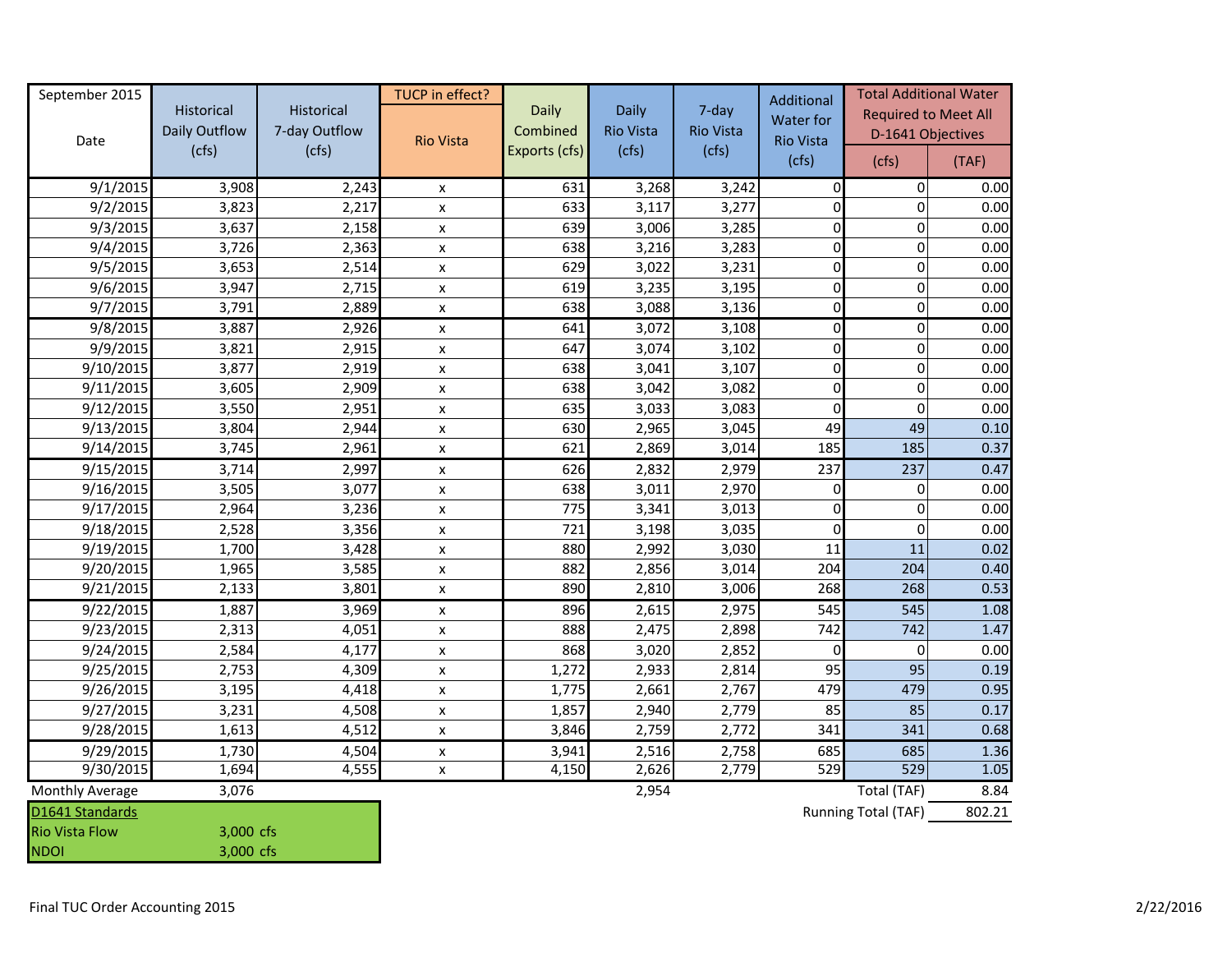| October 2015          | Historical    | Historical    | TUCP in effect?    | Daily         | Daily                | 7-day            | Additional             | <b>Total Additional Water</b><br><b>Required to Meet All</b> |        |
|-----------------------|---------------|---------------|--------------------|---------------|----------------------|------------------|------------------------|--------------------------------------------------------------|--------|
|                       | Daily Outflow | 7-day Outflow |                    | Combined      | <b>Rio Vista</b>     | <b>Rio Vista</b> | Water for<br>Rio Vista | D-1641 Objectives                                            |        |
| Date                  | (cfs)         | (cfs)         | <b>Rio Vista</b>   | Exports (cfs) | (cfs)                | (cfs)            | (cfs)                  | (cfs)                                                        | (TAF)  |
| 10/1/2015             | 4,787         | 4,548         | X                  | 1,037         | 2,889                | 2,760            | 158                    | 158                                                          | 0.31   |
| 10/2/2015             | 6,227         | 4,760         | $\pmb{\mathsf{x}}$ | 1,055         | 3,169                | 2,794            | $\Omega$               | $\Omega$                                                     | 0.00   |
| 10/3/2015             | 6,483         | 5,064         | $\pmb{\mathsf{x}}$ | 1,076         | 3,317                | 2,888            | $\Omega$               | $\Omega$                                                     | 0.00   |
| 10/4/2015             | 5,673         | 5,193         | $\mathsf{x}$       | 1,077         | 2,738                | 2,859            | 371                    | 371                                                          | 0.73   |
| 10/5/2015             | 6,399         | 5,461         | X                  | 1,076         | 3,243                | 2,928            | $\Omega$               | $\Omega$                                                     | 0.00   |
| 10/6/2015             | 6,383         | 5,769         | $\pmb{\mathsf{x}}$ | 1,069         | 3,211                | 3,027            | $\Omega$               | $\Omega$                                                     | 0.00   |
| 10/7/2015             | 4,815         | 5,824         | $\pmb{\mathsf{x}}$ | 1,074         | 2,775                | 3,049            | 318                    | 318                                                          | 0.63   |
| 10/8/2015             | 4,768         | 5,821         | $\pmb{\mathsf{x}}$ | 1,080         | 2,733                | 3,027            | 378                    | 378                                                          | 0.75   |
| 10/9/2015             | 4,776         | 5,614         | $\pmb{\mathsf{x}}$ | 1,070         | 2,716                | 2,962            | 402                    | 402                                                          | 0.80   |
| 10/10/2015            | 4,856         | 5,381         | $\pmb{\mathsf{x}}$ | 1,072         | 2,726                | 2,877            | 387                    | 387                                                          | 0.77   |
| 10/11/2015            | 3,615         | 5,088         | $\pmb{\mathsf{x}}$ | 1,870         | 2,386                | 2,827            | 868                    | 868                                                          | 1.72   |
| 10/12/2015            | 4,166         | 4,768         | $\pmb{\mathsf{x}}$ | 1,878         | 2,776                | 2,760            | 317                    | 317                                                          | 0.63   |
| 10/13/2015            | 4,277         | 4,468         | $\pmb{\mathsf{x}}$ | 1,883         | 2,826                | 2,705            | 247                    | 247                                                          | 0.49   |
| 10/14/2015            | 3,957         | 4,345         | $\pmb{\mathsf{x}}$ | 1,886         | 2,627                | 2,684            | 528                    | 528                                                          | 1.05   |
| 10/15/2015            | 3,649         | 4,185         | $\pmb{\mathsf{x}}$ | 1,898         | 2,418                | 2,639            | 823                    | 823                                                          | 1.63   |
| 10/16/2015            | 3,964         | 4,069         | X                  | 1,890         | 2,577                | 2,619            | 598                    | 598                                                          | 1.19   |
| 10/17/2015            | 4,416         | 4,006         | $\pmb{\mathsf{x}}$ | 1,893         | 2,745                | 2,622            | 360                    | 360                                                          | 0.71   |
| 10/18/2015            | 5,160         | 4,227         | $\pmb{\times}$     | 1,299         | 2,698                | 2,667            | 427                    | 427                                                          | 0.85   |
| 10/19/2015            | 5,503         | 4,418         | $\pmb{\mathsf{x}}$ | 1,061         | 2,808                | 2,671            | 271                    | 271                                                          | 0.54   |
| 10/20/2015            | 5,674         | 4,617         | $\pmb{\mathsf{x}}$ | 1,104         | 3,058                | 2,705            | $\Omega$               | 0                                                            | 0.00   |
| 10/21/2015            | 5,476         | 4,834         | $\pmb{\mathsf{x}}$ | 1,146         | 3,067                | 2,767            | 0                      | $\Omega$                                                     | 0.00   |
| 10/22/2015            | 4,620         | 4,973         | $\pmb{\mathsf{X}}$ | 1,194         | 2,627                | 2,797            | 527                    | $\overline{527}$                                             | 1.05   |
| 10/23/2015            | 4,908         | 5,108         | $\pmb{\mathsf{x}}$ | 1,242         | 2,742                | 2,821            | 364                    | 364                                                          | 0.72   |
| 10/24/2015            | 4,811         | 5,164         | X                  | 1,240         | 2,567                | 2,796            | 612                    | 612                                                          | 1.21   |
| 10/25/2015            | 4,512         | 5,072         | $\pmb{\mathsf{x}}$ | 1,245         | 2,433                | 2,758            | 802                    | 802                                                          | 1.59   |
| 10/26/2015            | 3,983         | 4,855         | $\pmb{\mathsf{x}}$ | 1,239         | 2,067                | 2,652            | 1,319                  | 1,319                                                        | 2.62   |
| 10/27/2015            | 4,619         | 4,704         | $\pmb{\mathsf{x}}$ | 1,233         | 2,138                | 2,520            | 1,219                  | 1,219                                                        | 2.42   |
| 10/28/2015            | 4,935         | 4,627         | $\pmb{\mathsf{x}}$ | 1,225         | 2,035                | 2,373            | 1,365                  | 1,365                                                        | 2.71   |
| 10/29/2015            | 5,328         | 4,728         | X                  | 1,219         | 2,008                | 2,284            | 1,403                  | 1,403                                                        | 2.78   |
| 10/30/2015            | 5,850         | 4,862         | $\pmb{\mathsf{x}}$ | 1,226         | 3,680                | 2,418            | 735                    | 735                                                          | 1.46   |
| 10/31/2015            | 5,065         | 4,899         | $\pmb{\mathsf{x}}$ | 1,468         | 3,343                | 2,529            | $\Omega$               | $\Omega$                                                     | 0.00   |
| Monthly Average       | 4,953         |               |                    |               | 2,727<br>Total (TAF) |                  |                        | 29.35                                                        |        |
| D1641 Standards       |               |               |                    |               |                      |                  |                        | Running Total (TAF)                                          | 831.56 |
| <b>Rio Vista Flow</b> | 3,000 cfs     |               |                    |               |                      |                  |                        |                                                              |        |
| <b>NDOI</b>           | 3,000 cfs     |               |                    |               |                      |                  |                        |                                                              |        |